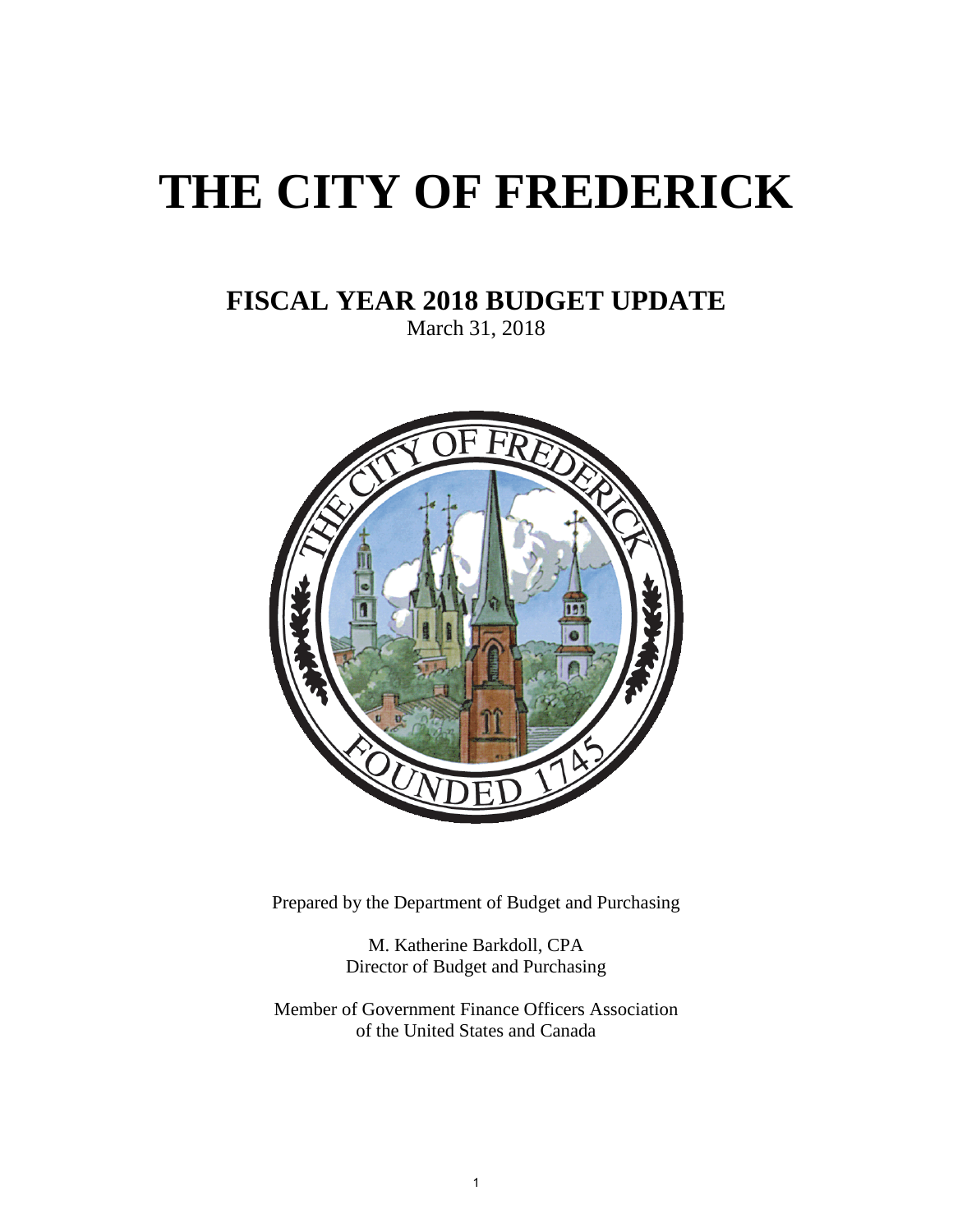$\equiv$ 

|                                                                         | $\overline{2}$ |
|-------------------------------------------------------------------------|----------------|
|                                                                         | $3-5$          |
|                                                                         | 6              |
| Schedule A Summary Schedule of Revenues and Expenditures                | 6              |
|                                                                         | 7-9            |
| Schedule C Summary of Department Expenditures Within Each Fund          | 10-12          |
|                                                                         | $13 - 16$      |
|                                                                         | 17             |
| Schedule F Summary of Full-Time Equivalent Positions by Fund            | 18-20          |
| Schedule G Summary of Full-Time Equivalent Positions by Functional Area | $21 - 24$      |
| Schedule H Reconciliation of FY 2018 General Fund                       |                |
|                                                                         | $25 - 26$      |
| Schedule I Reconciliation of FY 2017 General Fund                       |                |
|                                                                         | 27-28          |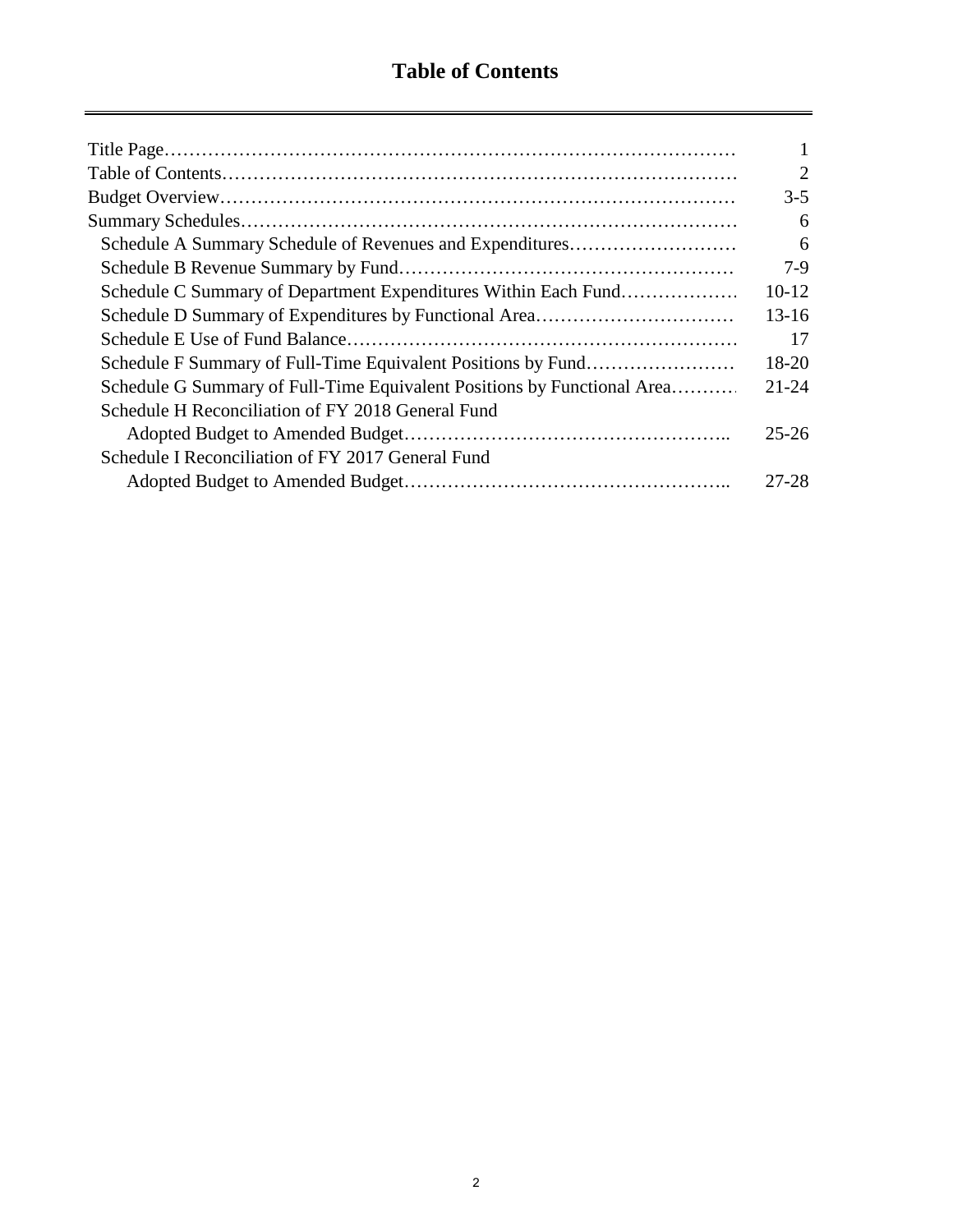## <span id="page-2-0"></span>**All Funds Summary**

The City began Fiscal Year 2018 with an adopted budget of \$150,355,450. Encumbrances as of June 30, 2017, totaling \$2,587,915, were rolled forward and are included in the FY 2018 amended budget. The following table summarizes the revenues and expenditures for the City's FY 2018 amended budget as of March 31, 2018:

|                                          | Governmental<br><b>Funds</b> | <b>Enterprise</b><br><b>Funds</b> |               | <b>Special</b><br><b>Revenue</b><br><b>Funds</b> | Capital<br><b>Improvements</b><br>Program | <b>Total</b><br><b>Budget</b> |
|------------------------------------------|------------------------------|-----------------------------------|---------------|--------------------------------------------------|-------------------------------------------|-------------------------------|
| <b>Revenues</b>                          |                              |                                   |               |                                                  |                                           |                               |
| Taxes                                    | \$<br>64,834,367             | \$                                | \$            |                                                  | \$                                        | \$<br>64,834,367              |
| Licenses and Permits                     | 2,415,645                    | 477,630                           |               |                                                  |                                           | 2,893,275                     |
| Intergovernmental                        | 7,368,294                    | 128,240                           |               | 1,122,000                                        | 748,515                                   | 9,367,049                     |
| <b>Charges for Services</b>              | 2,832,587                    | 35,085,939                        |               |                                                  |                                           | 37,918,526                    |
| Fines and Forfeitures                    | 1,558,800                    | 844,046                           |               | 21,898                                           |                                           | 2,424,744                     |
| Miscellaneous                            | 1,388,049                    | 435,461                           |               | 82,043                                           |                                           | 1,905,553                     |
| Other Financing Sources                  | 8,500                        | 6,125,260                         |               |                                                  | 9,762,890                                 | 15,896,650                    |
| <b>Total Revenues</b>                    | \$<br>80,406,242             | \$<br>43,096,576                  | \$            | 1,225,941                                        | \$10,511,405                              | \$135,240,164                 |
| <b>Transfers In</b>                      | 2,707,072                    | 372,583                           |               | 18,460                                           | 6,999,822                                 | 10,097,937                    |
| <b>Transfers Out</b>                     | (4, 129, 187)                | (5,938,750)                       |               | (30,000)                                         |                                           | (10,097,937)                  |
| <b>Use of Fund Balance</b>               | 12,497,695                   | 2,617,591                         |               |                                                  |                                           | 15,115,286                    |
| <b>Estimated PY Encumbrances</b>         | 1,193,240                    | 1,376,583                         |               | 18,092                                           |                                           | 2,587,915                     |
| <b>Total Financial Resources</b>         | \$<br>92,675,062             | \$<br>41,524,583                  | \$            | 1,232,493                                        | \$17,511,227                              | \$152,943,365                 |
| <b>Expenditures</b>                      |                              |                                   |               |                                                  |                                           |                               |
| General Government                       | \$<br>8,027,445              | \$<br>294,720                     | $\mathcal{S}$ |                                                  | \$                                        | \$<br>8,322,165               |
| Frederick Police Department              | 31,056,408                   |                                   |               | 39,990                                           |                                           | 31,096,398                    |
| Planning and Community                   |                              |                                   |               |                                                  |                                           |                               |
| Development                              | 2,394,982                    |                                   |               | 283,000                                          | 761,700                                   | 3,439,682                     |
| Engineering, Permits, and<br>Inspections | 3,531,539                    | 383,995                           |               |                                                  | 4,292,890                                 | 8,208,424                     |
| Public Works - Operations                | 16,437,032                   | 20,146,873                        |               |                                                  | 9,796,065                                 | 46,379,970                    |
| Parks and Recreation                     | 6,180,267                    | 1,359,020                         |               |                                                  | 2,903,000                                 | 10,442,287                    |
| Economic Development                     | 2,785,695                    | 3,364,070                         |               |                                                  | (242, 428)                                | 5,907,337                     |
| Frederick Community Action               |                              |                                   |               |                                                  |                                           |                               |
| Agency                                   | 5,024,407                    | 17,519                            |               | 909,503                                          |                                           | 5,951,429                     |
| Miscellaneous Cost Centers               | 336,354                      |                                   |               |                                                  |                                           | 336,354                       |
| Debt Service                             | 7,104,552                    | 14,399,697                        |               |                                                  |                                           | 21,504,249                    |
| Contingency                              | 48,117                       | 310,000                           |               |                                                  |                                           | 358,117                       |
| Fund Balance (Reserves)                  | 9,748,264                    | 1,248,689                         |               |                                                  |                                           | 10,996,953                    |
| <b>Total Expenditures</b>                | \$<br>92,675,062             | \$<br>41,524,583                  | \$            | 1,232,493                                        | \$17,511,227                              | \$152,943,365                 |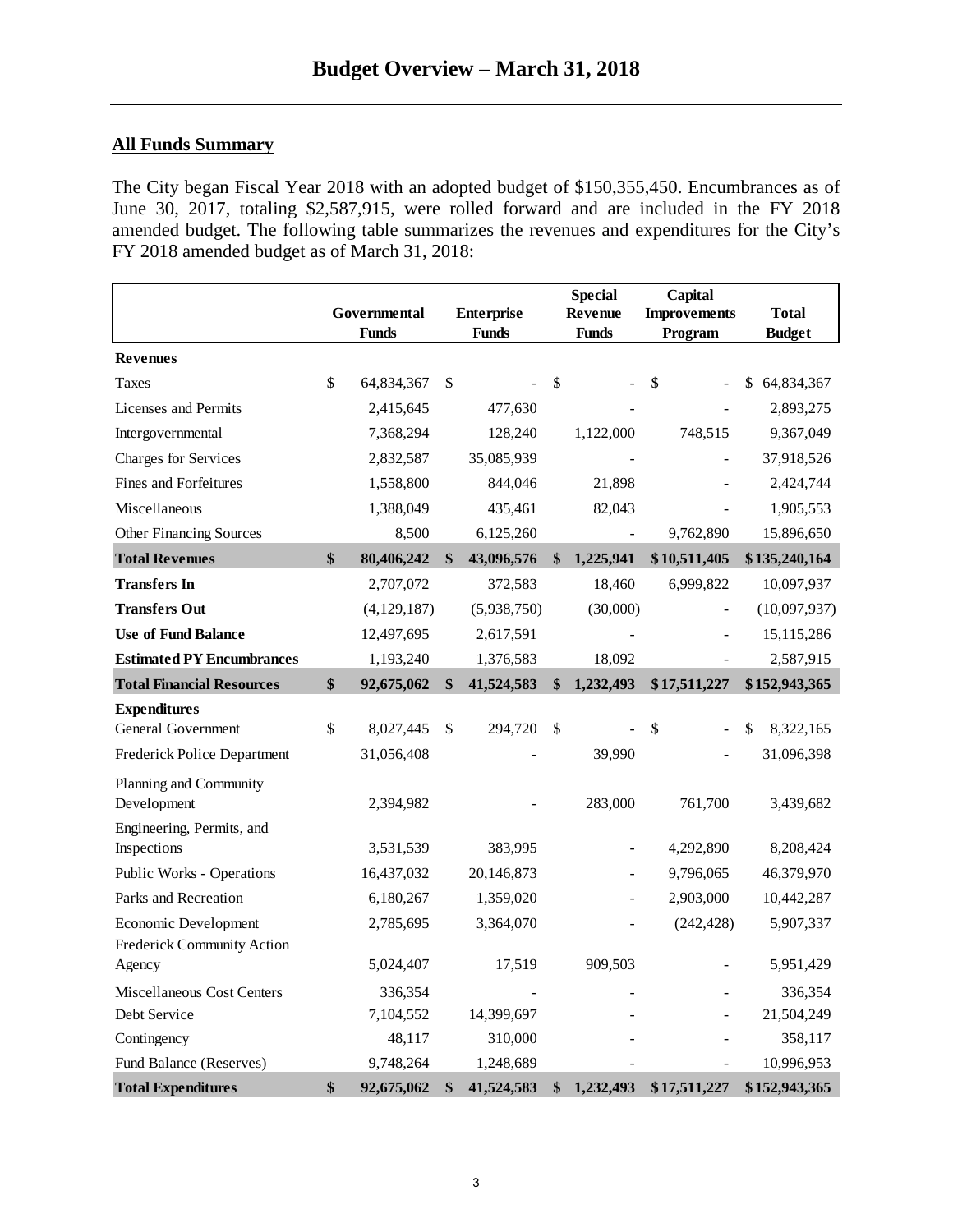At the end of the third quarter, the City realized 79.70% of total budgeted revenues and 68.12% of total budgeted expenditures. Salary and benefit costs are 67.77% and 88.82% of budget, respectively, which is consistent with the prior year. Both the Pension and Other-Post Employment Benefit contributions were remitted in the first quarter.

## **General Fund**

In the General Fund, the City realized 90.65% of total budgeted revenues and 95.08% of budgeted tax revenues through the third quarter. The majority of real property taxes are recognized in the beginning of the year with amounts totaling 100.03% of the budgeted amount. Personal income taxes are received throughout the year with more significant payments received in the third and fourth quarters. Payment for admissions and amusement taxes are received beginning in the second quarter.

License and permit revenues are down from FY 2017, however are consistent in comparison to years prior. The franchise fees for cable television are remitted to the City beginning in the second quarter. Intergovernmental revenues are 74.68% of the budgeted amount. Grant revenues are recorded when received. Other revenues are generally on target and are within expectations.

General Fund expenditures are within expectations based on the explanations given above.

## **Weinberg Center for the Arts**

Revenues for the Weinberg Center are 75.78% of the total budgeted amount compared to 69.92% in the prior year. This is due to an increase in Production Revenue which was \$705,616 as of March 31, 2018 compared to \$621,860 as of March 31, 2017.

## **City Housing**

The City Housing Fund has been established for the purpose of capturing activity related to fees paid by developers in lieu of constructing moderately priced dwelling units. The fees are used to support the development and operation of affordable housing initiatives. As of March 31, 2018, the City has spent \$15,807 on permanent supportive housing, down-payment assistance for firsttime homebuyers and the repair or replacement of faulty furnaces.

## **Water and Sewer Fund**

Overall, the Water and Sewer Fund is performing within budget. Charges for services are 68.54% of the total budgeted amount compared to 68.90% in the prior year. Expenditures appear reasonable and are within expectations.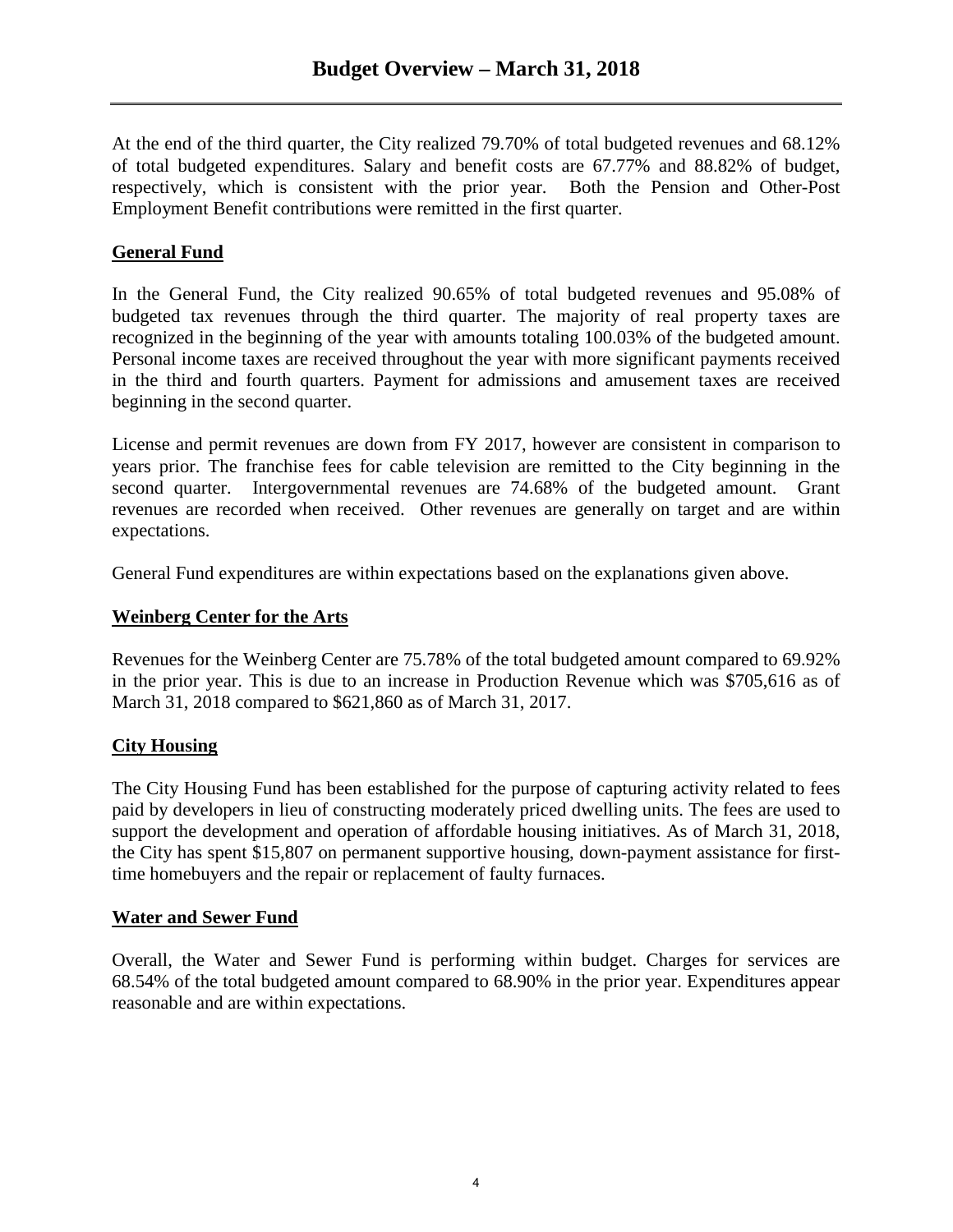## **Parking Fund**

Parking Fund revenues have declined due to the loss of monthly revenue in the East All Saints Street Parking Deck. Expenditures are consistent with budgeted amounts and are within expectations.

## **Stormwater Fund**

Similar to the Water and Sewer Fund, charges for stormwater management fees are accrued based on service periods. Expenditures appear reasonable and within expectations.

## **Airport Fund**

The Airport revenues and expenditures are consistent with budgeted amounts and are within expectations.

## **Clustered Spires Golf Course**

Clustered Spires Golf Course is a seasonal operation with most revenues and expenditures occurring in the spring and summer months. Expenditures appear reasonable and within expectations.

## **Other Funds**

The Community Health Center Fund, Community Development Fund, Rental Operations Fund, and the Controlled Dangerous Substance Fund are performing within expectations through the third quarter.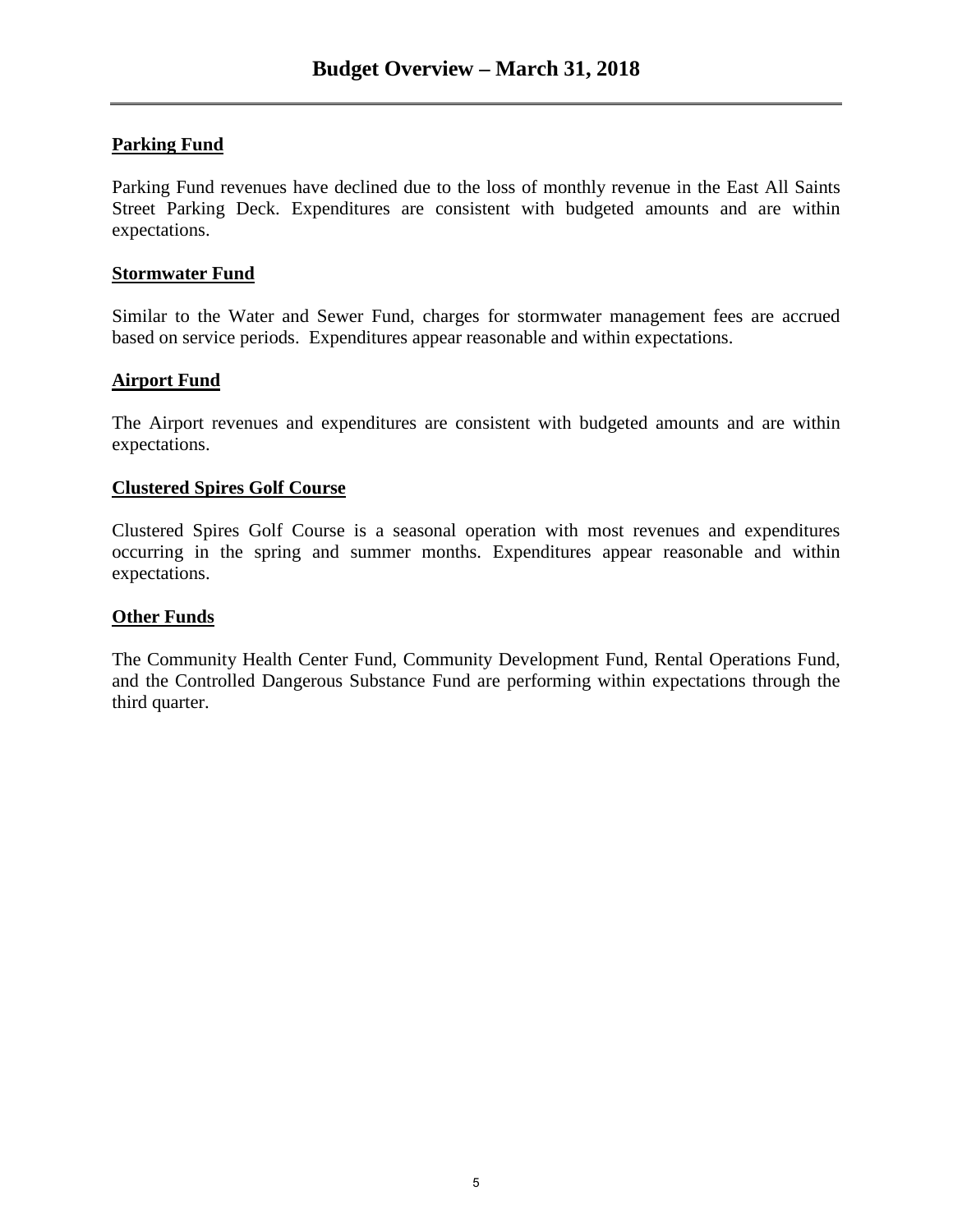|                                |                  | <b>Revenues</b>   |               |                        |                  |               |
|--------------------------------|------------------|-------------------|---------------|------------------------|------------------|---------------|
|                                | 3/31/2018        | <b>FY 2018</b>    | $%$ of        | 3/31/2017              | <b>FY 2017</b>   | $%$ of        |
| <b>Fund</b>                    | <b>Actual</b>    | Amended           | <b>Budget</b> | <b>Actual</b>          | Amended          | <b>Budget</b> |
| General Fund                   | 71,318,688<br>\$ | 78,670,533<br>\$. | 90.65%        | 71,327,399<br><b>S</b> | 77,423,580<br>S. | 92.13%        |
| Weinberg Center for the Arts   | 1,315,343        | 1,735,709         | 75.78%        | 1,185,260              | 1,695,205        | 69.92%        |
| City Housing Fund              | 813              |                   | N/A           | 677                    | 1,800            | 37.61%        |
| <b>Community Health Center</b> | 440,593          | 891,043           | 49.45%        |                        |                  | N/A           |
| Water & Sewer                  | 18,738,626       | 32,234,708        | 58.13%        | 18,004,185             | 30,815,088       | 58.43%        |
| Parking                        | 4,474,836        | 6,102,292         | 73.33%        | 4,373,321              | 5,364,067        | 81.53%        |
| Stormwater                     | 1,190,974        | 1,762,000         | 67.59%        | 1,157,964              | 1,700,000        | 68.12%        |
| Airport                        | 730,783          | 1,558,232         | 46.90%        | 3,276,017              | 1,688,080        | 194.07%       |
| <b>Golf Course</b>             | 735,241          | 1,396,060         | 52.67%        | 806,574                | 1,381,400        | 58.39%        |
| <b>Rental Operations</b>       | 31,939           | 43,284            | 73.79%        | 32,535                 | 50,436           | 64.51%        |
| <b>Community Development</b>   | 231,524          | 313,000           | 73.97%        | 183,608                | 313,000          | 58.66%        |
| <b>CDS</b>                     | 42,239           | 21,898            | 192.89%       | 9,669                  | 100,000          | 9.67%         |
| Capital Improvements Program   | 8,536,433        | 10,511,405        | 81.21%        | 5,690,546              | 34,530,827       | 16.48%        |
| <b>Total Revenues</b>          | \$107,788,032    | \$135,240,164     |               | 79.70% \$106,047,755   | \$155,063,483    | 68.39%        |

## <span id="page-5-0"></span>**Schedule A Summary Schedule of Revenues and Expenditures as of March 31, 2018**

| <b>Expenditures</b>            |                   |                  |               |                      |                   |               |  |  |  |  |  |
|--------------------------------|-------------------|------------------|---------------|----------------------|-------------------|---------------|--|--|--|--|--|
|                                | 3/31/2018         | <b>FY 2018</b>   | $%$ of        | 3/31/2017            | <b>FY 2017</b>    | $%$ of        |  |  |  |  |  |
| <b>Fund</b>                    | <b>Actual</b>     | <b>Amended</b>   | <b>Budget</b> | <b>Actual</b>        | Amended           | <b>Budget</b> |  |  |  |  |  |
| General Fund                   | 59,971,795<br>\$. | 90,711,124<br>\$ | 66.11%        | 59,688,061<br>-8     | 90,114,206<br>\$. | 66.24%        |  |  |  |  |  |
| Weinberg Center for the Arts   | 1,361,326         | 1,883,938        | 72.26%        | 1,170,219            | 1,837,846         | 63.67%        |  |  |  |  |  |
| City Housing Fund              | 15,807            | 80,000           | 19.76%        | 61,201               | 81,400            | 75.19%        |  |  |  |  |  |
| <b>Community Health Center</b> | 598,790           | 909,503          | 65.84%        | ۰                    |                   | N/A           |  |  |  |  |  |
| Water & Sewer                  | 14,202,834        | 30, 392, 140     | 46.73%        | 13,834,053           | 29,118,066        | 47.51%        |  |  |  |  |  |
| Parking                        | 1,748,501         | 6,063,688        | 28.84%        | 2,382,784            | 6,444,721         | 36.97%        |  |  |  |  |  |
| Stormwater                     | 991,274           | 1,644,088        | 60.29%        | 1,017,284            | 1,625,291         | 62.59%        |  |  |  |  |  |
| Airport                        | 584,145           | 1,951,317        | 29.94%        | 676,775              | 3,376,346         | 20.04%        |  |  |  |  |  |
| <b>Golf Course</b>             | 926,574           | 1,430,066        | 64.79%        | 910,296              | 1,445,057         | 62.99%        |  |  |  |  |  |
| <b>Rental Operations</b>       | 26,747            | 43,284           | 61.79%        | 14,918               | 51,562            | 28.93%        |  |  |  |  |  |
| <b>Community Development</b>   | 117,052           | 283,000          | 41.36%        | 126,998              | 313,040           | 40.57%        |  |  |  |  |  |
| <b>CDS</b>                     | 17,926            | 39,990           | 44.83%        | 42,062               | 145.793           | 28.85%        |  |  |  |  |  |
| Capital Improvements Program   | 23,620,568        | 17,511,227       | 134.89%       | 22,255,972           | 37,135,917        | 59.93%        |  |  |  |  |  |
| <b>Total Expenditures</b>      | \$104,183,339     | \$152,943,365    |               | 68.12% \$102,180,623 | \$171,689,245     | 59.51%        |  |  |  |  |  |

| <b>Expenditures by Type</b>        |                  |                   |               |                 |                   |               |  |  |  |  |  |  |
|------------------------------------|------------------|-------------------|---------------|-----------------|-------------------|---------------|--|--|--|--|--|--|
|                                    | 3/31/2018        | <b>FY 2018</b>    | $%$ of        | 3/31/2017       | <b>FY 2017</b>    | $%$ of        |  |  |  |  |  |  |
|                                    | <b>Actual</b>    | Amended           | <b>Budget</b> | <b>Actual</b>   | Amended           | <b>Budget</b> |  |  |  |  |  |  |
| <b>Salaries</b>                    | 25,737,290<br>\$ | 37,977,578<br>\$. | 67.77%        | 24,893,674<br>S | 36,628,326<br>\$. | 67.96%        |  |  |  |  |  |  |
| <b>Benefits</b>                    | 25,813,924       | 29,062,414        | 88.82%        | 24,675,693      | 27,128,664        | 90.96%        |  |  |  |  |  |  |
| <b>Supplies</b>                    | 7,298,710        | 13,553,412        | 53.85%        | 6,813,447       | 13,795,994        | 49.39%        |  |  |  |  |  |  |
| <b>Other Professional Services</b> | 12,446,143       | 20,375,188        | 61.08%        | 12,181,373      | 21,244,429        | 57.34%        |  |  |  |  |  |  |
| Capital                            | 22,856,043       | 19,304,675        | 118.40%       | 23,472,062      | 40,721,436        | 57.64%        |  |  |  |  |  |  |
| Debt Service                       | 10,031,229       | 21,315,028        | 47.06%        | 10,144,374      | 22,274,026        | 45.54%        |  |  |  |  |  |  |
| Contingency                        |                  | 358,117           | $0.00\%$      |                 | 299,388           | $0.00\%$      |  |  |  |  |  |  |
| Fund Balance (Reserves)            |                  | 10,996,953        | $0.00\%$      |                 | 9,596,982         | 0.00%         |  |  |  |  |  |  |
| <b>Total Expenditures</b>          | \$104,183,339    | \$152,943,365     | 68.12%        | \$102,180,623   | \$171,689,245     | 59.51%        |  |  |  |  |  |  |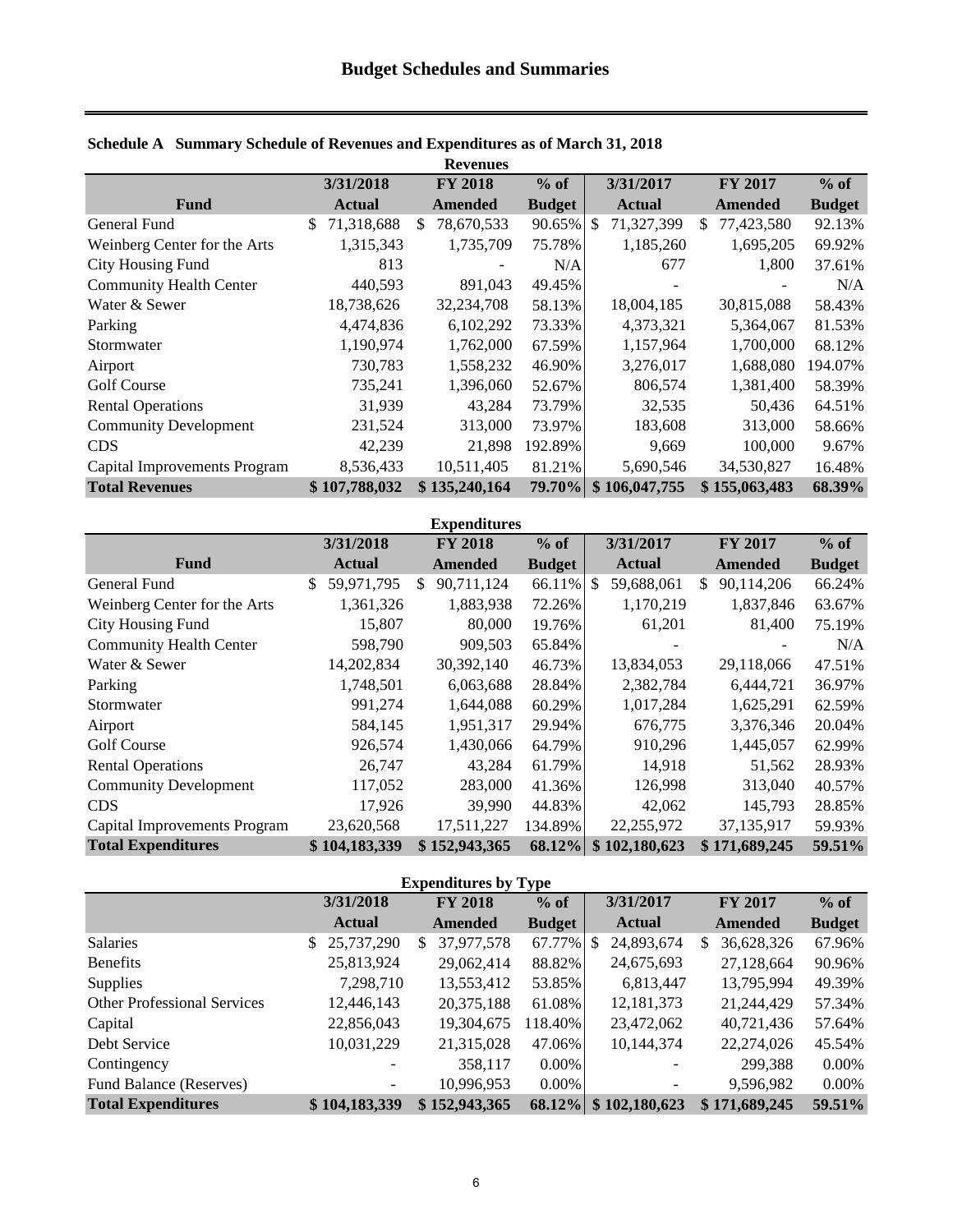|                                           |               | 3/31/2018     |                   | <b>FY 2018</b> | $%$ of        |    | 3/31/2017                |     | <b>FY 2017</b> | $%$ of        |
|-------------------------------------------|---------------|---------------|-------------------|----------------|---------------|----|--------------------------|-----|----------------|---------------|
| Fund                                      |               | <b>Actual</b> |                   | <b>Amended</b> | <b>Budget</b> |    | <b>Actual</b>            |     | <b>Amended</b> | <b>Budget</b> |
| <b>General Fund</b>                       |               |               |                   |                |               |    |                          |     |                |               |
| Taxes                                     |               |               |                   |                |               |    |                          |     |                |               |
| <b>Real Property</b>                      | \$            | 53,420,524    | \$                | 53,406,681     | 100.03%       | \$ | 51,601,596               | -\$ | 52,069,187     | 99.10%        |
| <b>Business Property</b>                  |               | 2,812,351     |                   | 2,457,411      | 114.44%       |    | 2,879,678                |     | 2,534,872      | 113.60%       |
| <b>Personal Income Taxes</b>              |               | 5,074,384     |                   | 8,514,000      | 59.60%        |    | 5,582,083                |     | 7,750,000      | 72.03%        |
| <b>Admissions and Amusements</b>          |               | 218,739       |                   | 340,000        | 64.34%        |    | 203,024                  |     | 350,000        | 58.01%        |
| Other                                     |               | 116,308       |                   | 116,275        | 100.03%       |    | 86,611                   |     | 46,275         | 187.17%       |
| <b>Licenses and Permits</b>               |               |               |                   |                |               |    |                          |     |                |               |
| Licenses, Permits and Inspections         |               | 810,200       |                   | 1,255,645      | 64.52%        |    | 1,195,853                |     | 1,357,145      | 88.12%        |
| Cable Television                          |               | 592,647       |                   | 1,160,000      | 51.09%        |    | 584,667                  |     | 1,150,000      | 50.84%        |
| Intergovernmental                         |               |               |                   |                |               |    |                          |     |                |               |
| <b>State</b>                              |               | 3,886,791     |                   | 4,448,998      | 87.36%        |    | 3,867,894                |     | 4,620,084      | 83.72%        |
| Federal                                   |               | 1,270,740     |                   | 2,500,351      | 50.82%        |    | 1,499,133                |     | 3,294,696      | 45.50%        |
| Other                                     |               | 218,217       |                   | 248,945        | 87.66%        |    | 204,677                  |     | 244,210        | 83.81%        |
| <b>Charges for Services</b>               |               |               |                   |                |               |    |                          |     |                |               |
| <b>Recreation Fees</b>                    |               | 453,209       |                   | 704,807        | 64.30%        |    | 447,631                  |     | 724,022        | 61.83%        |
| Inspection, Review, and Filing Fees       |               | 418,951       |                   | 842,000        | 49.76%        |    | 664,298                  |     | 842,000        | 78.90%        |
| Other                                     |               | 178,763       |                   | 185,830        | 96.20%        |    | 252,780                  |     | 185,830        | 136.03%       |
| <b>Fines and Forfeitures</b>              |               |               |                   |                |               |    |                          |     |                |               |
| <b>Automated Enforcement</b>              |               | 934,585       |                   | 1,517,000      | 61.61%        |    | 1,453,772                |     | 1,265,000      | 114.92%       |
| Municipal Infractions                     |               | 72,210        |                   | 41,800         | 172.75%       |    | 4,025                    |     | 31,800         | 12.66%        |
| Miscellaneous                             |               |               |                   |                |               |    |                          |     |                |               |
| Rents                                     |               | 433,369       |                   | 613,016        | 70.69%        |    | 483,985                  |     | 707,016        | 68.45%        |
| <b>Interest Earnings</b>                  |               | 305,895       |                   | 82,700         | 369.89%       |    | 142,639                  |     | 62,700         | 227.49%       |
| Other                                     |               | 77,820        |                   | 226,574        | 34.35%        |    | 113,999                  |     | 180,243        | 63.25%        |
| Other Financing Sources                   |               |               |                   |                |               |    |                          |     |                |               |
| Other                                     |               | 22,985        |                   | 8,500          | 270.41%       |    | 59,054                   |     | 8,500          | 694.75%       |
| <b>Total General Fund</b>                 | \$            | 71,318,688    | $\boldsymbol{\$}$ | 78,670,533     | 90.65%        | \$ | 71,327,399               | \$  | 77,423,580     | 92.13%        |
| <b>Weinberg Center for the Arts</b>       |               |               |                   |                |               |    |                          |     |                |               |
| Intergovernmental                         | $\mathsf{\$}$ | 119,601       | \$                | 170,000        | 70.35%        | \$ | 141,146                  | \$  | 131,000        | 107.75%       |
| <b>Charges for Services</b>               |               | 1,079,118     |                   | 1,099,950      | 98.11%        |    | 937,067                  |     | 1,068,867      | 87.67%        |
| Miscellaneous                             |               | 116,624       |                   | 465,759        | 25.04%        |    | 107,047                  |     | 495,338        | 21.61%        |
| <b>Total Weinberg Center for the Arts</b> | \$            | 1,315,343     | $\boldsymbol{\$}$ | 1,735,709      | 75.78%        | \$ | 1,185,260                | \$  | 1,695,205      | 69.92%        |
| <b>City Housing Fund</b>                  |               |               |                   |                |               |    |                          |     |                |               |
| Miscellaneous                             |               |               |                   |                |               |    |                          |     |                |               |
| Other                                     | \$            | 813           | \$                |                | N/A           | \$ | 677                      | \$  | 1,800          | 37.61%        |
| <b>Total City Housing Fund</b>            | \$            | 813           | $\frac{1}{2}$     | ä,             | N/A           | \$ | 677                      | \$  | 1,800          | 37.61%        |
| <b>Community Health Center</b>            |               |               |                   |                |               |    |                          |     |                |               |
| Intergovernmental                         | \$            | 387,004       | \$                | 834,000        | 46.40%        |    | $\overline{a}$           |     |                | N/A           |
| Miscellaneous                             |               | 53,589        |                   | 57,043         | 93.94%        |    | $\overline{\phantom{a}}$ |     |                | N/A           |
| <b>Total Community Health Center</b>      | \$            | 440,593       | \$                | 891,043        | $49.45\%$ \$  |    | L.                       | \$  |                | N/A           |

#### <span id="page-6-0"></span>**Schedule B Revenue Summary by Fund as of March 31, 2018**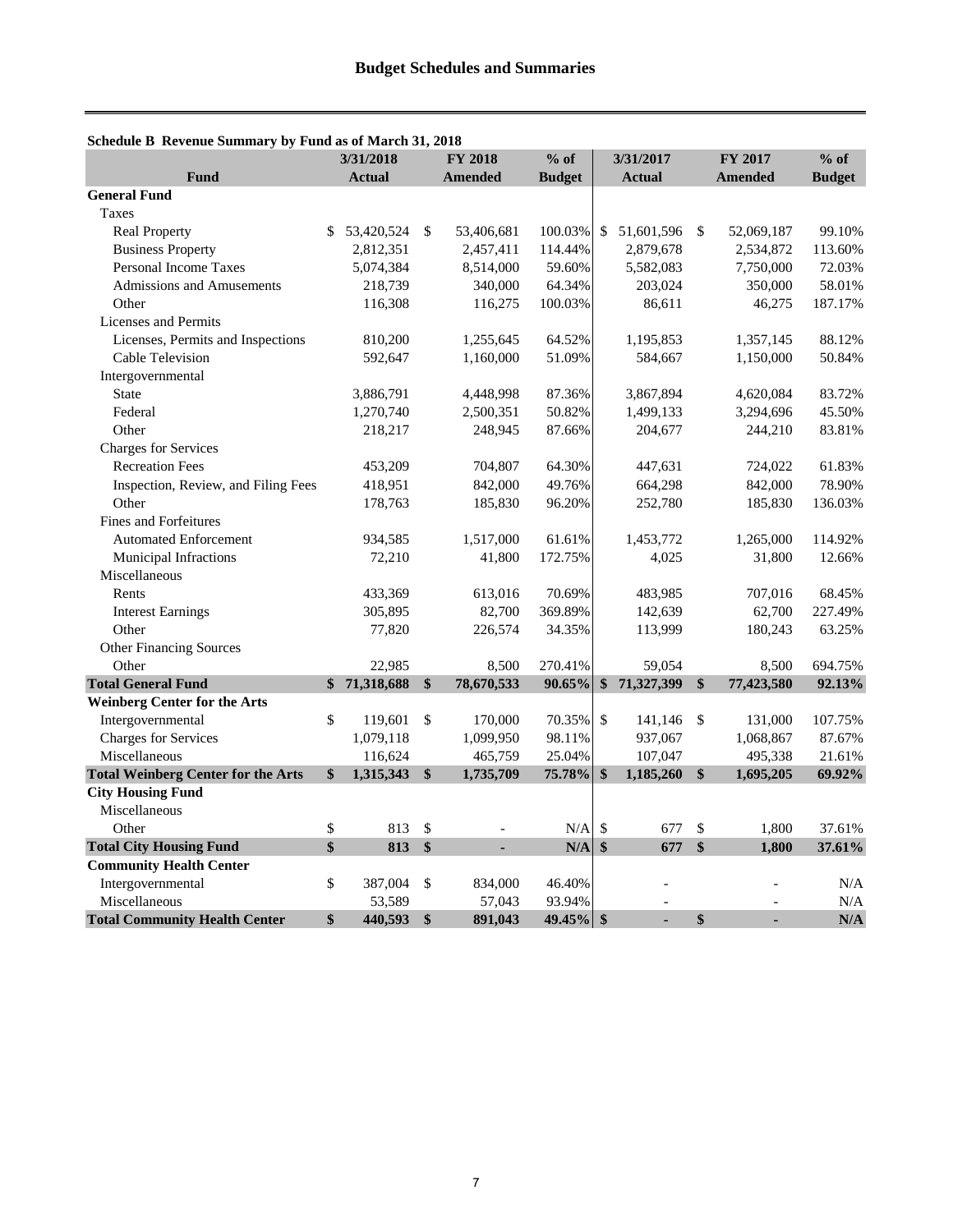| Schedule B Revenue Summary by Fund as of March 31, 2018 | 3/31/2018        |               | FY 2018        | $%$ of        |                           | 3/31/2017     |                   | FY 2017        | $%$ of        |
|---------------------------------------------------------|------------------|---------------|----------------|---------------|---------------------------|---------------|-------------------|----------------|---------------|
| <b>Fund</b>                                             | <b>Actual</b>    |               | <b>Amended</b> | <b>Budget</b> |                           | <b>Actual</b> |                   | <b>Amended</b> | <b>Budget</b> |
| <b>Water &amp; Sewer Fund</b>                           |                  |               |                |               |                           |               |                   |                |               |
| Licenses and Permits                                    | \$<br>268,350    | \$            | 318,550        | 84.24%        | $\boldsymbol{\mathsf{S}}$ | 375,695       | \$                | 335,650        | 111.93%       |
| <b>Charges for Services</b>                             |                  |               |                |               |                           |               |                   |                |               |
| <b>Water Fees</b>                                       | 10,660,558       |               | 15,435,000     | 69.07%        |                           | 10,185,769    |                   | 14,675,000     | 69.41%        |
| <b>Sewer Fees</b>                                       | 7,352,078        |               | 10,846,320     | 67.78%        |                           | 7,019,792     |                   | 10,298,320     | 68.16%        |
| Other                                                   |                  |               | 100            | 0.00%         |                           |               |                   | 100            | $0.00\%$      |
| <b>Fines and Forfeitures</b>                            | 69,913           |               | 100,300        | 69.70%        |                           | 135,690       |                   | 40,300         | 336.70%       |
| Miscellaneous                                           | 52,679           |               | 32,000         | 164.62%       |                           | 50,777        |                   | 7,200          | 705.24%       |
| <b>Other Financing Sources</b>                          |                  |               |                |               |                           |               |                   |                |               |
| Transfers                                               |                  |               | 5,304,438      | 0.00%         |                           |               |                   | 5,304,438      | 0.00%         |
| Other                                                   | 335,048          |               | 198,000        | 169.22%       |                           | 236,462       |                   | 154,080        | 153.47%       |
| <b>Total Water &amp; Sewer Fund</b>                     | \$<br>18,738,626 | \$            | 32,234,708     | 58.13%        | \$                        | 18,004,185    | \$                | 30,815,088     | 58.43%        |
| <b>Parking Fund</b>                                     |                  |               |                |               |                           |               |                   |                |               |
| Licenses and Permits                                    | \$<br>98,495     | \$            | 159,080        | 61.92%        | $\mathcal{S}$             | 104,255       | $\mathcal{L}$     | 159,080        | 65.54%        |
| Intergovernmental                                       | 37,852           |               | 128,240        | 29.52%        |                           | 33,368        |                   | 128,240        | 26.02%        |
| <b>Charges for Services</b>                             |                  |               |                |               |                           |               |                   |                |               |
| Parking Decks                                           | 2,672,564        |               | 3,815,963      | 70.04%        |                           | 2,706,837     |                   | 3,304,184      | 81.92%        |
| <b>Parking Meters</b>                                   | 652,702          |               | 867,708        | 75.22%        |                           | 637,692       |                   | 689,260        | 92.52%        |
| Other                                                   | 25,300           |               | 40,084         | 63.12%        |                           | 27,935        |                   | 35,248         | 79.25%        |
| Fines and Forfeitures                                   | 624,608          |               | 743,746        | 83.98%        |                           | 567,992       |                   | 700,584        | 81.07%        |
| Miscellaneous                                           |                  |               |                |               |                           |               |                   |                |               |
| Rents                                                   | 318,191          |               | 347,471        | 91.57%        |                           | 274,104       |                   | 347,471        | 78.89%        |
| Other                                                   | 77               |               |                | N/A           |                           | 189           |                   |                | N/A           |
| Other Financing Sources                                 | 45,047           |               |                | N/A           |                           | 20,949        |                   |                | N/A           |
| <b>Total Parking Fund</b>                               | \$<br>4,474,836  | \$            | 6,102,292      | 73.33%        | \$                        | 4,373,321     | \$                | 5,364,067      | 81.53%        |
| <b>Stormwater Fund</b>                                  |                  |               |                |               |                           |               |                   |                |               |
| <b>Charges for Services</b>                             | \$<br>1,165,323  | \$            | 1,762,000      | 66.14%        | \$                        | 1,144,644     | \$                | 1,700,000      | 67.33%        |
| Miscellaneous                                           | 65               |               |                | N/A           |                           | 83            |                   |                | N/A           |
| Other Financing Sources                                 | 25,586           |               |                | N/A           |                           | 13,237        |                   |                | N/A           |
| <b>Total Stormwater Fund</b>                            | \$<br>1,190,974  | \$            | 1,762,000      | 67.59%        | \$                        | 1,157,964     | \$                | 1,700,000      | 68.12%        |
| <b>Airport Fund</b>                                     |                  |               |                |               |                           |               |                   |                |               |
| <b>Charges for Services</b>                             | \$<br>707,936    | -\$           | 952,704        | 74.31%        | $\mathcal{S}$             | 703,912       | \$                | 964,880        | 72.95%        |
| Miscellaneous                                           | 20,543           |               | 22,450         | 91.51%        |                           | 16,385        |                   | 8,200          | 199.82%       |
| <b>Other Financing Sources</b>                          |                  |               |                |               |                           |               |                   |                |               |
| Transfers                                               |                  |               | 583,078        | $0.00\%$      |                           |               |                   | 715,000        | 0.00%         |
| Other                                                   | 2,304            |               |                | N/A           |                           | 2,555,720     |                   |                | N/A           |
| <b>Total Airport Fund</b>                               | \$<br>730,783    | $\frac{1}{2}$ | 1,558,232      | 46.90%        | \$                        | 3,276,017     | $\boldsymbol{\$}$ | 1,688,080      | 194.07%       |
| <b>Golf Course Fund</b>                                 |                  |               |                |               |                           |               |                   |                |               |
| <b>Charges for Services</b>                             | \$<br>709,605    | $\mathcal{S}$ | 1,366,060      | 51.95%        | \$                        | 779,879       | $\mathcal{S}$     | 1,351,400      | 57.71%        |
| Miscellaneous                                           | 25,636           |               | 30,000         | $\rm N/A$     |                           | 26,695        |                   | 30,000         | 88.98%        |
| <b>Total Golf Course Fund</b>                           | \$<br>735,241    | \$            | 1,396,060      | 52.67%        | $\boldsymbol{\$}$         | 806,574       | $\boldsymbol{\$}$ | 1,381,400      | 58.39%        |
| <b>Rental Operations Fund</b>                           |                  |               |                |               |                           |               |                   |                |               |
| Miscellaneous                                           | \$<br>2,796      | $\sqrt{3}$    | 3,540          | 78.98%        | \$                        | 2,655         | \$                | 9,936          | 26.72%        |
| <b>Other Financing Sources</b>                          | 29,143           |               | 39,744         | 73.33%        |                           | 29,880        |                   | 40,500         | 73.78%        |
| <b>Total Rental Operations Fund</b>                     | \$<br>31,939     | \$            | 43,284         | 73.79% \$     |                           | 32,535        | $\frac{1}{2}$     | 50,436         | 64.51%        |

## **Schedule B Revenue Summary by Fund as of March 31, 2018**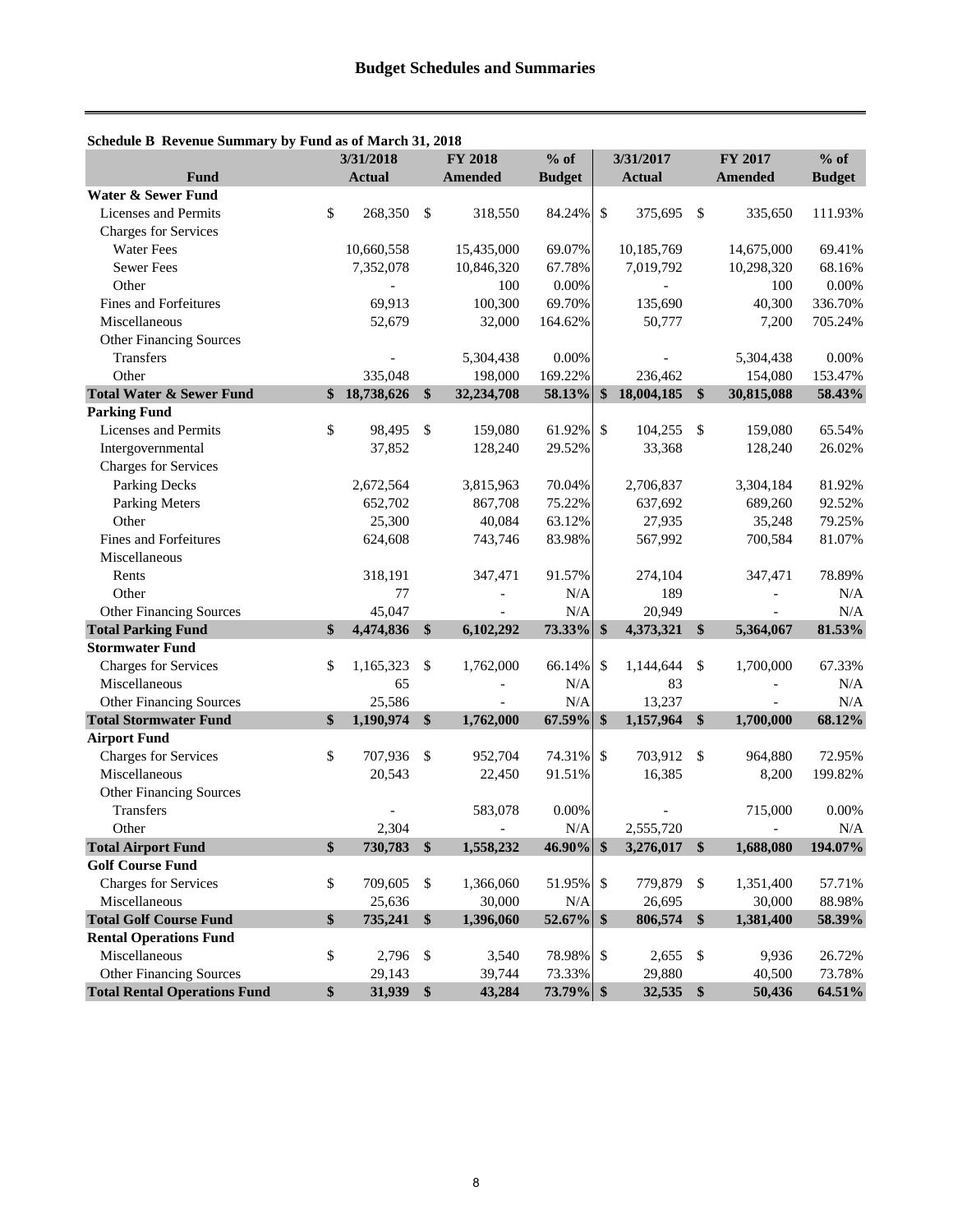| Schedule B Revenue Summary by Fund as of March 31, 2018 |                 |               |                |               |               |                      |               |                |               |
|---------------------------------------------------------|-----------------|---------------|----------------|---------------|---------------|----------------------|---------------|----------------|---------------|
|                                                         | 3/31/2018       |               | <b>FY 2018</b> | $%$ of        |               | 3/31/2017            |               | <b>FY 2017</b> | $%$ of        |
| <b>Fund</b>                                             | <b>Actual</b>   |               | <b>Amended</b> | <b>Budget</b> | <b>Actual</b> |                      |               | <b>Amended</b> | <b>Budget</b> |
| <b>Community Development Fund</b>                       |                 |               |                |               |               |                      |               |                |               |
| Intergovernmental                                       | \$<br>230,755   | -S            | 288,000        | 80.12%        | l \$          | 177.210              | - \$          | 288,000        | 61.53%        |
| Miscellaneous                                           | 769             |               | 25,000         | 3.08%         |               | 6,398                |               | 25,000         | 25.59%        |
| <b>Total Community Development Fund</b>                 | \$<br>231,524   | $\mathbf{\$}$ | 313,000        |               |               | 183,608              | \$            | 313,000        | 58.66%        |
| <b>CDS</b> Fund                                         |                 |               |                |               |               |                      |               |                |               |
| <b>Fines and Forfeitures</b>                            | \$<br>31,607    | <sup>\$</sup> | 21,898         | 144.34% \$    |               | 6,575                | -S            | 100,000        | 6.58%         |
| Miscellaneous                                           | 10,632          |               |                | N/A           |               | 3,094                |               |                | N/A           |
| <b>Total CDS Fund</b>                                   | \$<br>42,239    | <sup>\$</sup> | 21,898         | $192.89\%$ \$ |               | 9,669                | <sup>\$</sup> | 100,000        | $9.67\%$      |
| <b>Capital Improvements Program</b>                     |                 |               |                |               |               |                      |               |                |               |
| General Fund                                            | \$<br>4,501,459 | \$.           | 5,990,155      | 75.15%        | - \$          | 1,156,384            | <sup>S</sup>  | 14,540,147     | 7.95%         |
| Water & Sewer Fund                                      | 1,622,990       |               | 3,750,000      | 43.28%        |               | 3,111,240            |               | 15,280,000     | 20.36%        |
| Parking Fund                                            |                 |               |                | N/A           |               |                      |               |                |               |
| <b>Stormwater Fund</b>                                  | 2,100           |               | 1,025,000      | 0.20%         |               | 365,931              |               | 425,000        | 86.10%        |
| Airport Fund                                            | 2,409,884       |               | (253,750)      | $-949.71%$    |               | 1,056,991            |               | 4,285,680      | 24.66%        |
| <b>Total Capital Improvements Program \$</b>            | 8,536,433       | <sup>\$</sup> | 10,511,405     | $81.21\%$ \$  |               | 5,690,546            | <sup>\$</sup> | 34,530,827     | 16.48%        |
| <b>Total All Funds</b>                                  | \$107,788,032   | \$            | 135,240,164    |               |               | 79.70% \$106,047,755 | \$            | 155,063,483    | 68.39%        |

#### **Schedule B Revenue Summary by Fund as of March 31, 2018**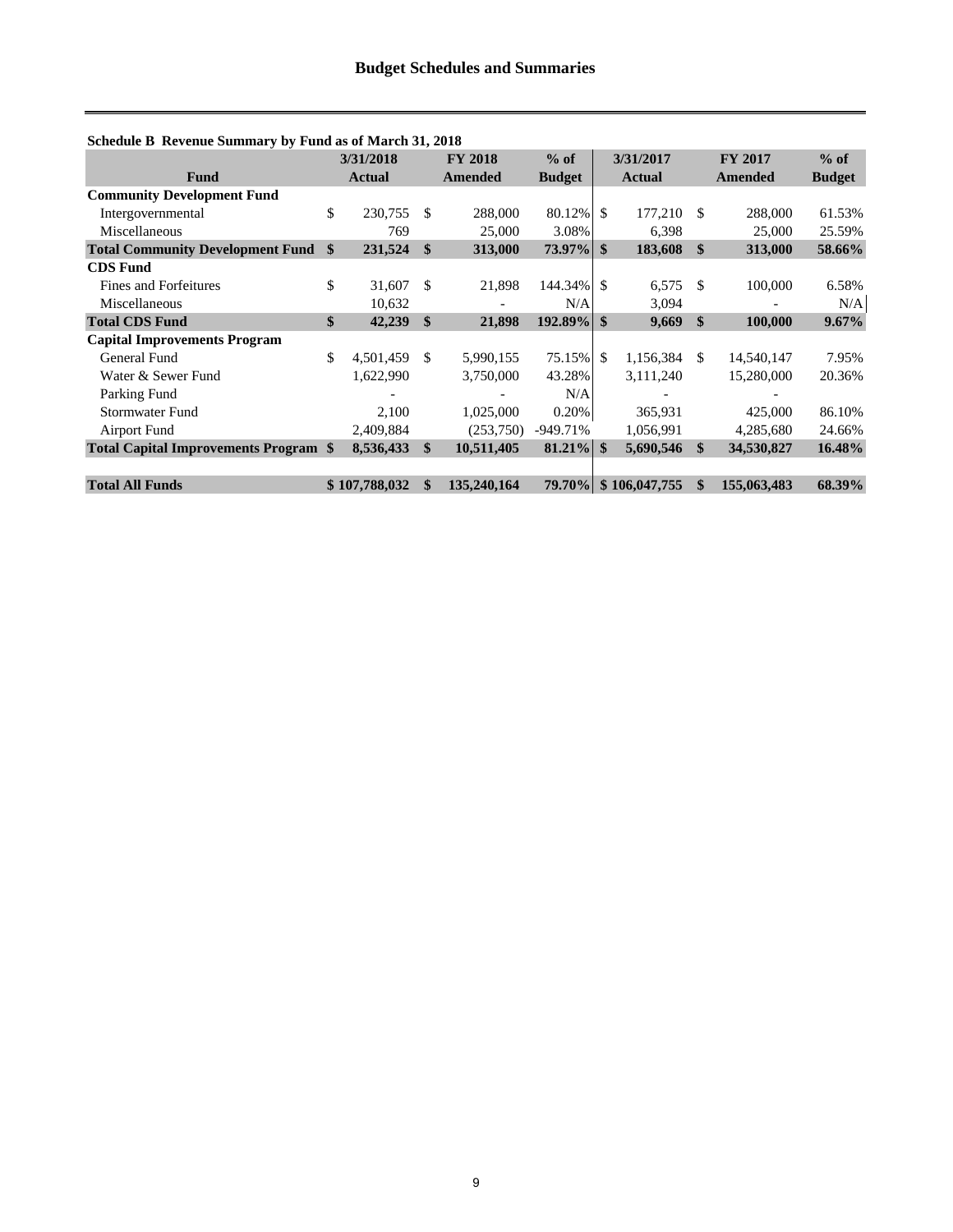<span id="page-9-0"></span>

| Schedule C Summary of Department Expenditures Within Each Fund as of March 31, 2018 |  |  |
|-------------------------------------------------------------------------------------|--|--|
|                                                                                     |  |  |

|                                                      | 3/31/2018        | <b>FY 2018</b>            | $%$ of           | 3/31/2017                   | FY 2017                                  | $%$ of          |
|------------------------------------------------------|------------------|---------------------------|------------------|-----------------------------|------------------------------------------|-----------------|
| Fund                                                 | <b>Actual</b>    | <b>Amended</b>            | <b>Budget</b>    | <b>Actual</b>               | <b>Amended</b>                           | <b>Budget</b>   |
| <b>General Fund</b>                                  |                  |                           |                  |                             |                                          |                 |
| Mayor's Office                                       | \$<br>721,225    | $\mathcal{S}$<br>925,137  | 77.96%           | $\mathcal{S}$<br>712,582    | -\$<br>908,632                           | 78.42%          |
| Legal                                                | 684,295          | 855,049                   | 80.03%           | 609,675                     | 830,078                                  | 73.45%          |
| <b>Election Board</b>                                | 125,533          | 185,211                   | 67.78%           | 13                          | 3,544                                    | 0.37%           |
| Finance                                              | 908,271          | 1,733,242                 | 52.40%           | 867,693                     | 1,499,895                                | 57.85%          |
| Purchasing                                           | 492,559          | 662,994                   | 74.29%           | 485,583                     | 666,218                                  | 72.89%          |
| <b>Budget</b>                                        | 150,409          | 198,741                   | 75.68%           | 166,183                     | 214,661                                  | 77.42%          |
| <b>Information Technology</b>                        | 876,670          | 1,176,001                 | 74.55%           | 905,104                     | 1,230,515                                | 73.55%          |
| Geographic Information Systems                       | 224,373          | 351,018                   | 63.92%           | 172,796                     | 338,870                                  | 50.99%          |
| Audio Visual                                         | 150,560          | 335,284                   | 44.91%           | 164,664                     | 212,111                                  | 77.63%          |
| <b>Human Resources</b>                               | 580,953          | 951,188                   | 61.08%           | 529,581                     | 897,705                                  | 58.99%          |
| Safety                                               | 269,169          | 352,321                   | 76.40%           | 195,461                     | 284,617                                  | 68.68%          |
| Planning                                             | 1,058,920        | 1,573,301                 | 67.31%           | 1,019,731                   | 1,652,632                                | 61.70%          |
| Code Enforcement                                     | 494,259          | 765,291                   | 64.58%           | 552,490                     | 779,875                                  | 70.84%          |
| <b>Facility Maintenance</b>                          | 762,061          | 1,052,908                 | 72.38%           | 753,395                     | 1,009,883                                | 74.60%          |
| <b>Asset Management</b>                              | 311,563          | 520,508                   | 59.86%           | 389,416                     | 688,285                                  | 56.58%          |
| Municipal Annex                                      | 306,308          | 445,051                   | 68.83%           | 280,169                     | 418,823                                  | 66.89%          |
| <b>Community Promotion</b>                           | 260,839          | 301,259                   | 86.58%           | 262,918                     | 297,011                                  | 88.52%          |
| <b>Special Events</b>                                | 180,039          | 234,423                   | 76.80%           | 168,853                     | 224,496                                  | 75.21%          |
| Police                                               | 24,231,500       | 31,056,408                | 78.02%           | 23,943,817                  | 30,399,170                               | 78.76%          |
| Fire                                                 | 317,849          | 316,963                   | 100.28%          | 268,101                     | 270,049                                  | 99.28%          |
| <b>Building Inspection</b>                           | 1,161,373        | 1,534,438                 | 75.69%           | 1,013,162                   | 1,333,978                                | 75.95%          |
| <b>Electrical Inspection</b>                         | 255,984          | 345,129                   | 74.17%           | 280,435                     | 358,125                                  | 78.31%          |
| Construction Inspection                              | 398,564          | 566,337                   | 70.38%           | 383,573                     | 570,213                                  | 67.27%          |
| General Administration - DPW                         | 1,042,263        | 1,550,018                 | 67.24%           | 1,041,469                   | 1,485,295                                | 70.12%          |
| Maintenance - Equipment and Machinery                | 850,943          | 1,135,333                 | 74.95%           | 810,330                     | 1,119,844                                | 72.36%          |
| Engineering                                          | 1,079,214        | 1,651,972                 | 65.33%           | 1,031,168                   | 1,553,818                                | 66.36%          |
| <b>Waste Collection</b>                              | 2,856,530        | 4,027,814                 | 70.92%           | 2,771,166                   | 3,756,487                                | 73.77%          |
| <b>Street Maintenance</b>                            | 1,685,669        | 2,454,741                 | 68.67%           | 1,863,775                   | 2,580,856                                | 72.22%          |
| Snow Removal                                         | 336,390          | 482,046                   | 69.78%           | 306,891                     | 575,162                                  | 53.36%          |
| <b>Street Lights and Signals</b>                     | 1,732,207        | 2,718,850                 | 63.71%           | 1,700,590                   | 2,520,830                                | 67.46%          |
| Traffic Lines and Signs                              | 760,004          | 1,248,388                 | 60.88%           | 705,318                     | 1,413,323                                | 49.90%          |
| <b>Bus Maintenance</b>                               | 19,698           | 19,391                    | 101.58%          | 11,288                      | 11,446                                   | 98.62%          |
| Parks Division                                       | 2,607,184        | 3,992,952                 | 65.29%           | 2,858,519                   | 4,175,958                                | 68.45%          |
| Harry Grove Stadium                                  | 117,862          | 235,038                   | 50.15%           | 92,497                      | 266,654                                  | 34.69%          |
| <b>Recreation Centers</b>                            | 1,006,530        | 1,530,675                 | 65.76%           | 1,064,170                   | 1,552,758                                | 68.53%          |
| <b>Burck Street Center</b>                           |                  | 26,372                    | 23.77%           | 13,711                      | 26,581                                   | 51.58%          |
|                                                      | 6,268            |                           |                  |                             |                                          |                 |
| Summer Playground Program                            | 70,223           | 118,509                   | 59.26%           | 62,651                      | 116,407<br>384,982                       | 53.82%          |
| <b>Swimming Pools</b>                                | 144,915          | 277,336                   | 52.25%<br>97.69% | 256,497                     |                                          | 66.63%          |
| <b>Community Development</b>                         | 55,087           | 56,390                    |                  | 60,952                      | 68,803                                   | 88.59%          |
| Economic Development                                 | 495,826          | 901,757                   | 54.98%           | 532,142                     | 752,981                                  | 70.67%          |
| Frederick Community Action Agency                    | 3,258,969        | 4,944,407                 | 65.91%           | 3,526,501                   | 5,618,711                                | 62.76%          |
| Debt Service                                         | 6,922,737        | 7,104,552                 | 97.44%           | 6,853,031                   | 7,380,018                                | 92.86%          |
| Contingency                                          |                  | 48,117                    | 0.00%            |                             | 100,102                                  | 0.00%           |
| Fund Balance (Reserves)<br><b>Total General Fund</b> | \$<br>59,971,795 | 9,748,264<br>\$90,711,124 | 0.00%<br>66.11%  | 59,688,061<br>$\mathbf{\$}$ | 9,563,804<br>$\mathbf{\$}$<br>90,114,206 | 0.00%<br>66.24% |
|                                                      |                  |                           |                  |                             |                                          |                 |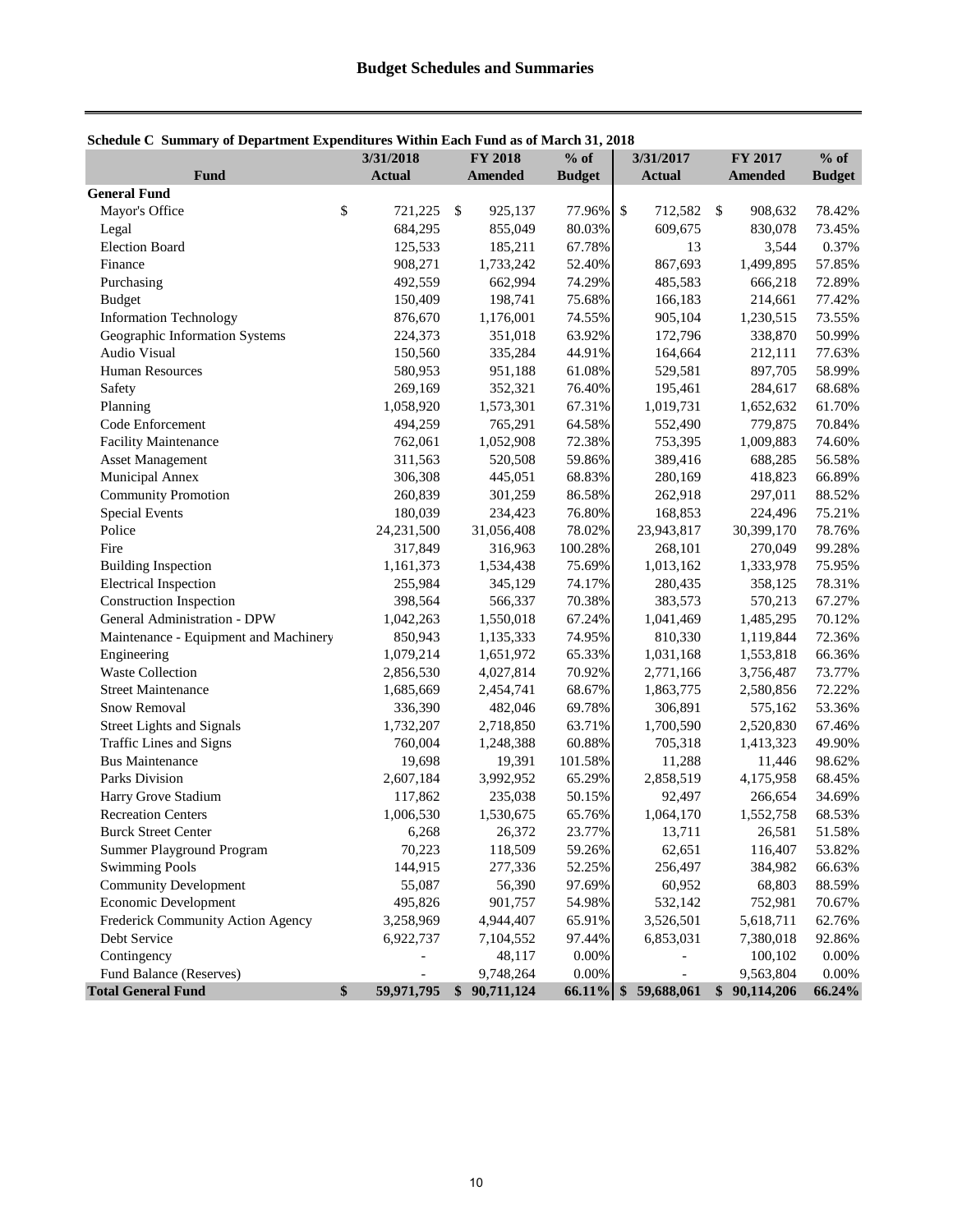| bencuure o bunnnary or bepartment expenditures within each r und as or march 91, 2010 | 3/31/2018        |                           | <b>FY 2018</b> | $%$ of        |                           | 3/31/2017     |                         | FY 2017        | $%$ of        |
|---------------------------------------------------------------------------------------|------------------|---------------------------|----------------|---------------|---------------------------|---------------|-------------------------|----------------|---------------|
| Fund                                                                                  | <b>Actual</b>    |                           | <b>Amended</b> | <b>Budget</b> |                           | <b>Actual</b> |                         | <b>Amended</b> | <b>Budget</b> |
| <b>Weinberg Center for the Arts</b>                                                   |                  |                           |                |               |                           |               |                         |                |               |
| Weinberg                                                                              | \$<br>1,361,326  | \$                        | 1,588,998      | 85.67%        | -\$                       | 1,170,219     | $\mathbb{S}$            | 1,563,046      | 74.87%        |
| Weinberg - Board of Directors                                                         |                  |                           | 294,940        | 0.00%         |                           |               |                         | 274,800        | 0.00%         |
| <b>Total Weinberg Center for the Arts</b>                                             | \$<br>1,361,326  | \$                        | 1,883,938      | 72.26%        | \$                        | 1,170,219     | \$                      | 1,837,846      | 63.67%        |
| <b>City Housing Fund</b>                                                              |                  |                           |                |               |                           |               |                         |                |               |
| <b>MPDU Housing</b>                                                                   | \$<br>15,807     | $\mathcal{S}$             | 80,000         | 19.76%        | \$                        | 61,201        | \$                      | 81,400         | 75.19%        |
| <b>Total City Housing Fund</b>                                                        | \$<br>15,807     | $\boldsymbol{\hat{s}}$    | 80,000         | $19.76\%$ \$  |                           | 61,201        | $\mathbf{\$}$           | 81,400         | 75.19%        |
| <b>Community Health Center</b>                                                        |                  |                           |                |               |                           |               |                         |                |               |
| Community Health Center                                                               | \$<br>598,790    | \$                        | 909,503        | 65.84%        | \$                        |               | \$                      |                | N/A           |
| <b>Total Community Health Center</b>                                                  | \$<br>598,790    | \$                        | 909,503        | 65.84% \$     |                           | ä,            | \$                      |                | N/A           |
| <b>Water &amp; Sewer Fund</b>                                                         |                  |                           |                |               |                           |               |                         |                |               |
| Finance                                                                               | \$<br>215,953    | \$                        | 294,720        | 73.27%        | \$                        | 210,504       | \$                      | 312,939        | 67.27%        |
| Plumbing Inspection                                                                   | 307,616          |                           | 383,995        | 80.11%        |                           | 296,372       |                         | 364,267        | 81.36%        |
| <b>Water Services</b>                                                                 | 2,213,933        |                           | 3,081,035      | 71.86%        |                           | 2,085,534     |                         | 3,102,499      | 67.22%        |
| Water Quality                                                                         | 299,536          |                           | 415,157        | 72.15%        |                           | 290,091       |                         | 422,892        | 68.60%        |
| <b>Water Treatment</b>                                                                | 4,288,723        |                           | 8,008,908      | 53.55%        |                           | 4,005,972     |                         | 7,689,333      | 52.10%        |
| <b>Wastewater Treatment Plant</b>                                                     | 2,277,937        |                           | 4,397,252      | 51.80%        |                           | 2,412,520     |                         | 4,444,113      | 54.29%        |
| Sewer Maintenance                                                                     | 540,019          |                           | 857,912        | 62.95%        |                           | 564,794       |                         | 969,556        | 58.25%        |
| Inflow and Infiltration                                                               | 284,174          |                           | 415,345        | 68.42%        |                           | 307,361       |                         | 437,457        | 70.26%        |
| <b>Plant Maintenance</b>                                                              | 1,116,006        |                           | 1,422,391      | 78.46%        |                           | 911,528       |                         | 1,283,180      | 71.04%        |
| Debt Service                                                                          | 2,658,937        |                           | 10,915,425     | 24.36%        |                           | 2,749,377     |                         | 10,002,544     | 27.49%        |
| Contingency                                                                           |                  |                           | 200,000        | 0.00%         |                           |               |                         | 89,286         | 0.00%         |
| <b>Total Water &amp; Sewer Fund</b>                                                   | \$<br>14,202,834 |                           | \$30,392,140   | 46.73%        | \$                        | 13,834,053    |                         | \$29,118,066   | 47.51%        |
| <b>Parking Fund</b>                                                                   |                  |                           |                |               |                           |               |                         |                |               |
| <b>Public Parking</b>                                                                 | \$<br>755,104    | \$                        | 1,250,107      | 60.40% \$     |                           | 712,071       | $\mathbb{S}$            | 1,260,725      | 56.48%        |
| Church Street Deck                                                                    | 113,546          |                           | 265,124        | 42.83%        |                           | 94,241        |                         | 489,962        | 19.23%        |
| <b>Court Street Deck</b>                                                              | 144,716          |                           | 302,795        | 47.79%        |                           | 170,157       |                         | 565,377        | 30.10%        |
| Carroll Creek Deck                                                                    | 124,337          |                           | 351,010        | 35.42%        |                           | 120,342       |                         | 598,617        | 20.10%        |
| <b>West Patrick Street Deck</b>                                                       | 93,719           |                           | 224,649        | 41.72%        |                           | 379,354       |                         | 483,716        | 78.42%        |
| East All Saints Street Deck                                                           | 96,685           |                           | 217,137        | 44.53%        |                           | 435,315       |                         | 689,579        | 63.13%        |
| Debt Service                                                                          | 420,394          |                           | 2,129,942      | 19.74%        |                           | 471,304       |                         | 2,256,745      | 20.88%        |
| Contingency                                                                           |                  |                           | 100,000        | 0.00%         |                           |               |                         | 100,000        | 0.00%         |
| Fund Balance (Reserves)                                                               |                  |                           | 1,222,924      | 0.00%         |                           |               |                         |                | N/A           |
| <b>Total Parking Fund</b>                                                             | \$<br>1,748,501  | $\mathbf{\$}$             | 6,063,688      | 28.84%        | \$                        | 2,382,784     | $\frac{1}{2}$           | 6,444,721      | 36.97%        |
| <b>Stormwater Fund</b>                                                                |                  |                           |                |               |                           |               |                         |                |               |
| <b>Street Sweeping</b>                                                                | \$<br>489,530    | \$                        | 717,601        | 68.22%        | $\boldsymbol{\mathsf{S}}$ | 311,979       | $\mathbb{S}$            | 451,785        | 69.05%        |
| Stormwater                                                                            | 479,312          |                           | 831,272        | 57.66%        |                           | 681,385       |                         | 1,073,898      | 63.45%        |
| Debt Service                                                                          | 22,432           |                           | 85,215         | 26.32%        |                           | 23,920        |                         | 89,608         | 26.69%        |
| Contingency                                                                           |                  |                           | 10,000         | 0.00%         |                           |               |                         | 10,000         | $0.00\%$      |
| <b>Total Stormwater Fund</b>                                                          | \$<br>991,274    | $\mathbf{\$}$             | 1,644,088      | 60.29%        | \$                        | 1,017,284     | $\sqrt[6]{\frac{1}{2}}$ | 1,625,291      | 62.59%        |
| <b>Airport Fund</b>                                                                   |                  |                           |                |               |                           |               |                         |                |               |
| Airport                                                                               | \$<br>408,104    | \$                        | 674,900        | 60.47%        | \$                        | 467,137       | - \$                    | 719,032        | 64.97%        |
| Air Traffic Control Tower                                                             | 36,964           |                           | 78,348         | 47.18%        |                           | 31,402        |                         | 80,857         | 38.84%        |
| Debt Service                                                                          | 139,077          |                           | 1,198,069      | 11.61%        |                           | 178,236       |                         | 2,576,457      | 6.92%         |
| <b>Total Airport Fund</b>                                                             | \$<br>584,145    | $\boldsymbol{\mathsf{s}}$ | 1,951,317      | $29.94\%$ \$  |                           | 676,775       | - \$                    | 3,376,346      | 20.04%        |

#### **Schedule C Summary of Department Expenditures Within Each Fund as of March 31, 2018**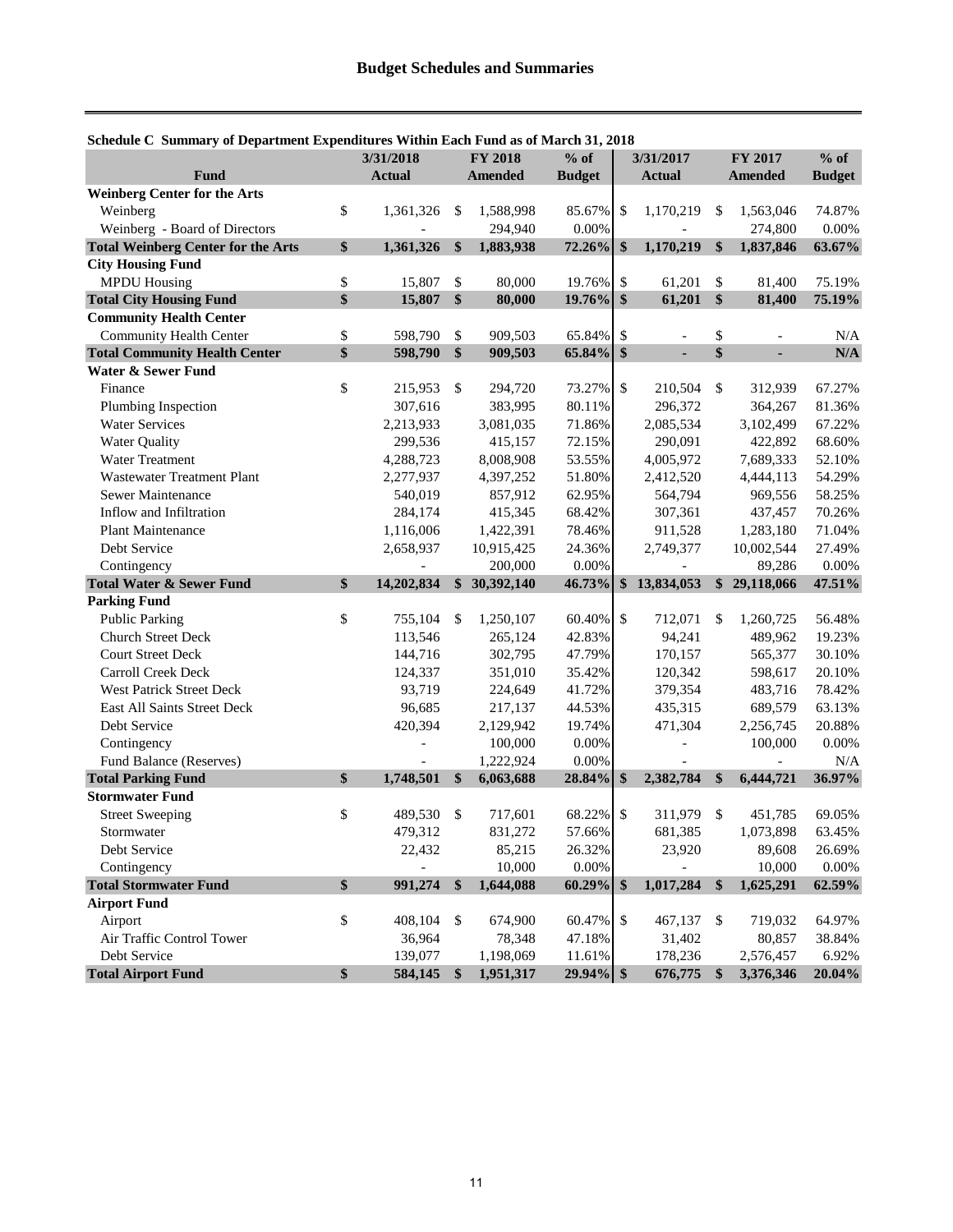| саат е запиша у от веригинене влренатат оз ттенит васи т ана аз от глаген ет | 3/31/2018         |               | <b>FY 2018</b> | $%$ of                |               | 3/31/2017            |               | <b>FY 2017</b> | $%$ of        |
|------------------------------------------------------------------------------|-------------------|---------------|----------------|-----------------------|---------------|----------------------|---------------|----------------|---------------|
| Fund                                                                         | <b>Actual</b>     |               | <b>Amended</b> | <b>Budget</b>         |               | <b>Actual</b>        |               | <b>Amended</b> | <b>Budget</b> |
| <b>Golf Course Fund</b>                                                      |                   |               |                |                       |               |                      |               |                |               |
| Maintenance                                                                  | \$<br>489,698     | $\mathcal{S}$ | 727,515        | $67.31\%$ \\$         |               | 487,496              | -S            | 716,221        | 68.07%        |
| Clubhouse                                                                    | 390.785           |               | 591,203        | 66.10%                |               | 372,606              |               | 608,027        | 61.28%        |
| Restaurant                                                                   | 26,747            |               | 40,302         | 66.37%                |               | 29,524               |               | 41,457         | 71.22%        |
| Debt Service                                                                 | 19.344            |               | 71,046         | 27.23%                |               | 20,670               |               | 79,352         | 26.05%        |
| <b>Total Golf Course Fund</b>                                                | \$<br>926,574     | $\mathbf{\$}$ | 1,430,066      | $64.79\%$ \$          |               | 910,296              | $\mathbf{\$}$ | 1,445,057      | 62.99%        |
| <b>Rental Operations Fund</b>                                                |                   |               |                |                       |               |                      |               |                |               |
| <b>Rental Operations</b>                                                     | \$<br>26,747      | <sup>\$</sup> | 17,519         | 152.67% \$            |               | 14,918               | -\$           | 18,384         | 81.15%        |
| Fund Balance (Reserves)                                                      |                   |               | 25,765         | 0.00%                 |               |                      |               | 33,178         | 0.00%         |
| <b>Total Rental Operations Fund</b>                                          | \$<br>26,747      | $\mathbf{\$}$ | 43,284         | $61.79\%$ \$          |               | 14,918               | $\mathbf{\$}$ | 51,562         | 28.93%        |
| <b>Community Development Fund</b>                                            |                   |               |                |                       |               |                      |               |                |               |
| <b>Community Development</b>                                                 | \$<br>117,052     | \$            | 283,000        | 41.36% \$             |               | 126,998              | \$            | 313,040        | 40.57%        |
| <b>Total Community Development Fund</b>                                      | \$<br>117,052     | $\mathbf{\$}$ | 283,000        | $41.36\%$ \$          |               | 126,998              | <sup>\$</sup> | 313,040        | 40.57%        |
| <b>CDS</b> Fund                                                              |                   |               |                |                       |               |                      |               |                |               |
| <b>CDS</b> Program                                                           | \$<br>17.926      | $\mathbb{S}$  | 39,990         | 44.83% \$             |               | 42,062               | \$            | 145,793        | 28.85%        |
| <b>Total CDS Fund</b>                                                        | \$<br>17,926      | $\mathbf{\$}$ | 39,990         | 44.83%                | $\mathbf{\$}$ | 42,062               | \$            | 145,793        | 28.85%        |
| <b>Capital Improvements Program</b>                                          |                   |               |                |                       |               |                      |               |                |               |
| General Fund                                                                 | \$<br>9,571,482   | -S            | 9,586,227      | 99.85% \$             |               | 2,604,171            | \$.           | 16,720,237     | 15.57%        |
| Water & Sewer                                                                | 10,119,065        |               | 7,150,000      | 141.53%               |               | 17,797,927           |               | 13,880,000     | 128.23%       |
| Stormwater                                                                   | 130,649           |               | 1,025,000      | 12.75%                |               | 684,318              |               | 1,100,000      | 62.21%        |
| Airport                                                                      | 3,799,372         |               |                | $(250,000)$ -1519.75% |               | 1,169,556            |               | 5,435,680      | 21.52%        |
| Parking                                                                      |                   |               |                | N/A                   |               |                      |               |                | N/A           |
| <b>Total Capital Improvements Program</b>                                    | \$<br>23,620,568  | \$            | 17,511,227     | 134.89%               | \$            | 22, 255, 972         |               | \$37,135,917   | 59.93%        |
| <b>Total All Funds</b>                                                       | \$<br>104,183,339 |               | \$152,943,365  |                       |               | 68.12% \$102,180,623 |               | \$171,689,245  | 59.51%        |

#### **Schedule C Summary of Department Expenditures Within Each Fund as of March 31, 2018**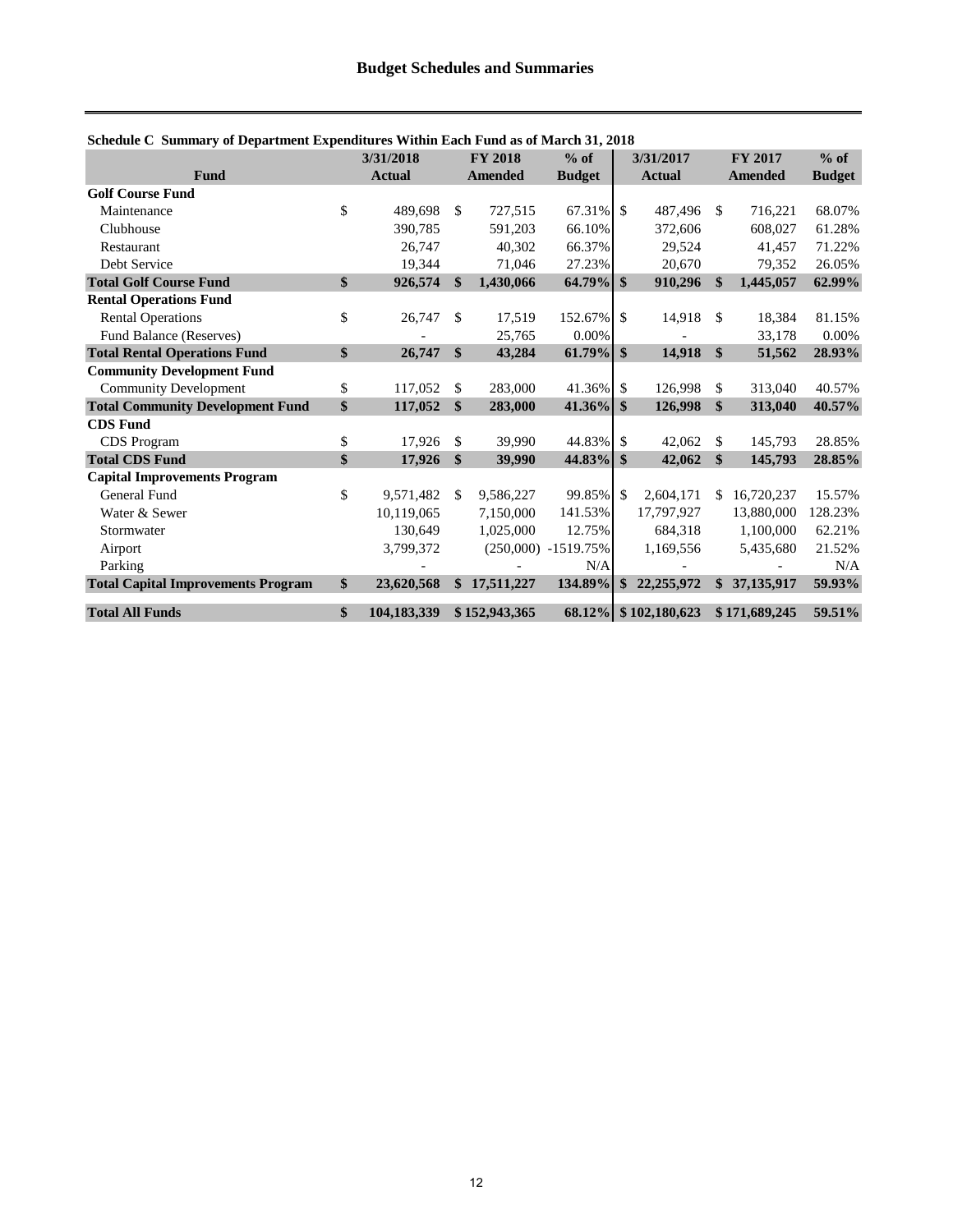|                                                    |              | 3/31/2018     |               | <b>FY 2018</b> | $%$ of        |               | 3/31/2017     | <b>FY 2017</b>   | $%$ of        |
|----------------------------------------------------|--------------|---------------|---------------|----------------|---------------|---------------|---------------|------------------|---------------|
| <b>Functional Area</b>                             |              | <b>Actual</b> |               | <b>Amended</b> | <b>Budget</b> |               | <b>Actual</b> | <b>Amended</b>   | <b>Budget</b> |
| <b>General Government</b>                          |              |               |               |                |               |               |               |                  |               |
| General Fund                                       |              |               |               |                |               |               |               |                  |               |
| Mayor's Office                                     | \$           | 721,225       | $\mathcal{S}$ | 925,137        | 77.96%        | \$            | 712,582       | \$<br>908,632    | 78.42%        |
| Legal                                              |              | 684,295       |               | 855,049        | 80.03%        |               | 609,675       | 830,078          | 73.45%        |
| <b>Election Board</b>                              |              | 125,533       |               | 185,211        | 67.78%        |               | 13            | 3,544            | 0.37%         |
| Finance                                            |              | 908,271       |               | 1,733,242      | 52.40%        |               | 867,693       | 1,499,895        | 57.85%        |
| Purchasing                                         |              | 492,559       |               | 662,994        | 74.29%        |               | 485,583       | 666,218          | 72.89%        |
| <b>Budget</b>                                      |              | 150,409       |               | 198,741        | 75.68%        |               | 166,183       | 214,661          | 77.42%        |
| <b>Information Technology</b>                      |              | 876,670       |               | 1,176,001      | 74.55%        |               | 905,104       | 1,230,515        | 73.55%        |
| Geographic Information Systems                     |              | 224,373       |               | 351,018        | 63.92%        |               | 172,796       | 338,870          | 50.99%        |
| <b>Audio Visual</b>                                |              | 150,560       |               | 335,284        | 44.91%        |               | 164,664       | 212,111          | 77.63%        |
| <b>Human Resources</b>                             |              | 580,953       |               | 951,188        | 61.08%        |               | 529,581       | 897,705          | 58.99%        |
| Safety                                             |              | 269,169       |               | 352,321        | 76.40%        |               | 195,461       | 284,617          | 68.68%        |
| <b>Community Promotion</b>                         |              | 260,839       |               | 301,259        | 86.58%        |               | 262,918       | 297,011          | 88.52%        |
| Water & Sewer Fund                                 |              |               |               |                |               |               |               |                  |               |
| Finance                                            |              | 215,953       |               | 294,720        | 73.27%        |               | 210,504       | 312,939          | 67.27%        |
| <b>Total General Government</b>                    | $\mathbf{s}$ | 5,660,809     | \$            | 8,322,165      | 68.02%        | \$            | 5,282,757     | \$<br>7,696,796  | 68.64%        |
| <b>Frederick Police Department</b>                 |              |               |               |                |               |               |               |                  |               |
| <b>General Fund</b>                                |              |               |               |                |               |               |               |                  |               |
| Police                                             | \$.          | 24,231,500    |               | \$ 31,056,408  | 78.02%        |               | \$23,943,817  | \$<br>30,399,170 | 78.76%        |
| CDS Fund                                           |              |               |               |                |               |               |               |                  |               |
| CDS Program                                        |              | 17,926        |               | 39,990         | 44.83%        |               | 42,062        | 145,793          | 28.85%        |
| <b>Total Frederick Police Department</b>           |              | \$24,249,426  | $\mathbf{s}$  | 31,096,398     | 77.98%        | \$            | 23,985,879    | \$<br>30,544,963 | 78.53%        |
| <b>Planning and Community Development</b>          |              |               |               |                |               |               |               |                  |               |
| General Fund                                       |              |               |               |                |               |               |               |                  |               |
| Planning                                           | \$           | 1,058,920     | <sup>\$</sup> | 1,573,301      | 67.31%        | $\mathcal{S}$ | 1,019,731     | \$<br>1,652,632  | 61.70%        |
| Code Enforcement                                   |              | 494,259       |               | 765,291        | 64.58%        |               | 552,490       | 779,875          | 70.84%        |
| <b>Community Development</b>                       |              | 55,087        |               | 56,390         | 97.69%        |               | 60,952        | 68,803           | 88.59%        |
| <b>Community Development Fund</b>                  |              |               |               |                |               |               |               |                  |               |
| <b>Community Development</b>                       |              | 117,052       |               | 283,000        | 41.36%        |               | 126,998       | 313,040          | 40.57%        |
| <b>Total Planning and Community Development \$</b> |              | 1,725,318     | $\mathbf{s}$  | 2,677,982      | 64.43%        | $\mathbf s$   | 1,760,171     | \$<br>2,814,350  | 62.54%        |
| <b>Engineering, Permits, and Inspections</b>       |              |               |               |                |               |               |               |                  |               |
| <b>General Fund</b>                                |              |               |               |                |               |               |               |                  |               |
| <b>Building Inspection</b>                         | \$           | 1,161,373     | <sup>\$</sup> | 1,534,438      | 75.69%        | \$            | 1,013,162     | \$<br>1,333,978  | 75.95%        |
| <b>Electrical Inspection</b>                       |              | 255,984       |               | 345,129        | 74.17%        |               | 280,435       | 358,125          | 78.31%        |
| Engineering                                        |              | 1,079,214     |               | 1,651,972      | 65.33%        |               | 1,031,168     | 1,553,818        | 66.36%        |
| Water & Sewer Fund                                 |              |               |               |                |               |               |               |                  |               |
| Plumbing Inspection                                |              | 307,616       |               | 383,995        | 80.11%        |               | 296,372       | 364,267          | 81.36%        |
| <b>Total Engineering, Permits, and Inspections</b> | $\mathbf{s}$ | 2,804,187     | \$            | 3,915,534      | 71.62%        | $\mathbf{\$}$ | 2,621,137     | \$<br>3,610,188  | 72.60%        |

#### <span id="page-12-0"></span>**Schedule D Summary of Expenditures by Functional Area as of March 31, 2018**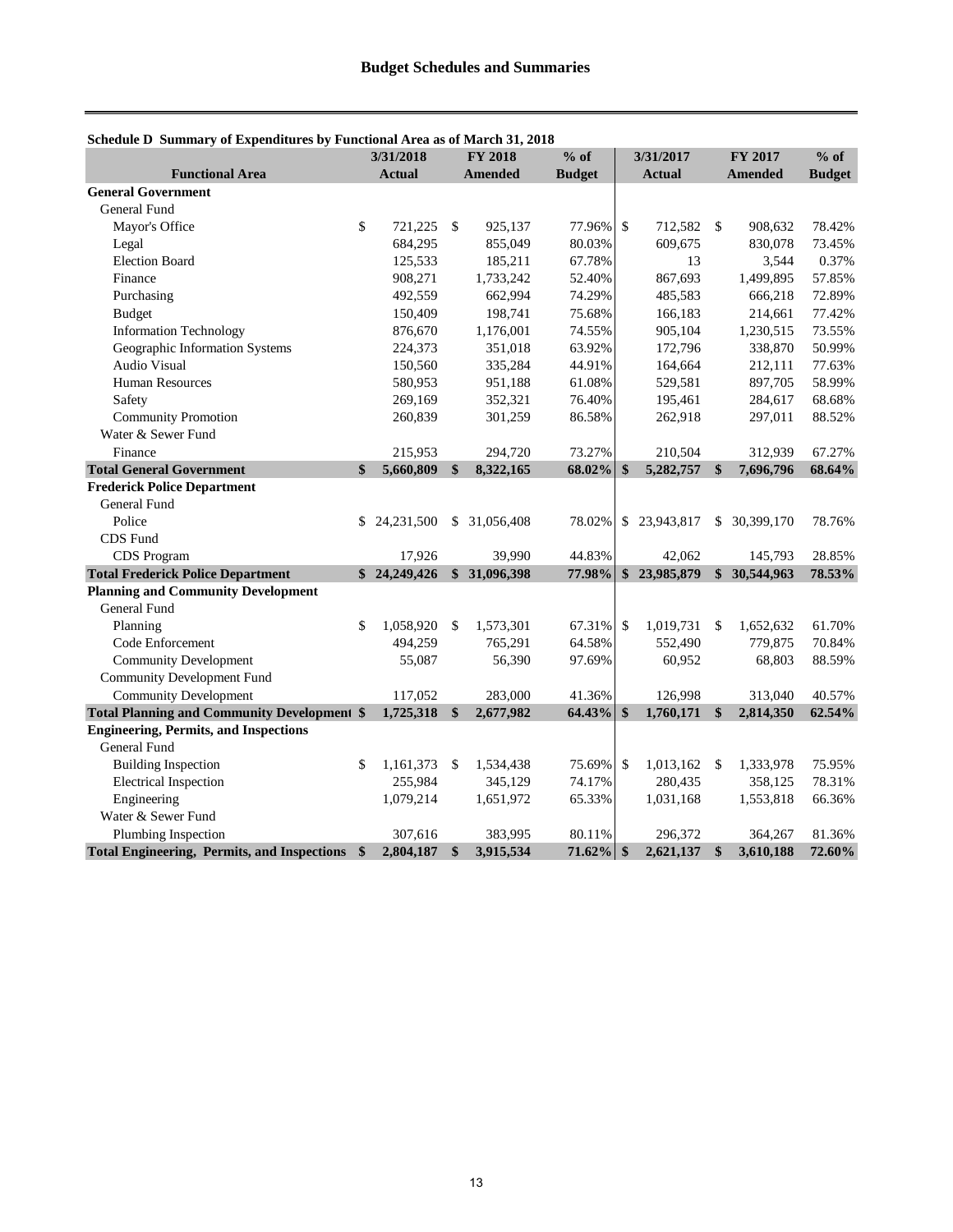|                                         | 3/31/2018       |                   | <b>FY 2018</b> | $%$ of        |                   | 3/31/2017     |               | <b>FY 2017</b> | $%$ of        |
|-----------------------------------------|-----------------|-------------------|----------------|---------------|-------------------|---------------|---------------|----------------|---------------|
| <b>Functional Area</b>                  | <b>Actual</b>   |                   | <b>Amended</b> | <b>Budget</b> |                   | <b>Actual</b> |               | <b>Amended</b> | <b>Budget</b> |
| <b>Department of Public Works</b>       |                 |                   |                |               |                   |               |               |                |               |
| <b>General Fund</b>                     |                 |                   |                |               |                   |               |               |                |               |
| <b>Facility Maintenance</b>             | \$<br>762,061   | <sup>\$</sup>     | 1,052,908      | 72.38%        | \$                | 753,395       | \$            | 1,009,883      | 74.60%        |
| <b>Asset Management</b>                 | 311,563         |                   | 520,508        | 59.86%        |                   | 389,416       |               | 688,285        | 56.58%        |
| Municipal Annex                         | 306,308         |                   | 445,051        | 68.83%        |                   | 280,169       |               | 418,823        | 66.89%        |
| <b>Construction Inspection</b>          | 398,564         |                   | 566,337        | 70.38%        |                   | 383,573       |               | 570,213        | 67.27%        |
| <b>General Administration - DPW</b>     | 1,042,263       |                   | 1,550,018      | 67.24%        |                   | 1,041,469     |               | 1,485,295      | 70.12%        |
| Maintenance - Equipment and Machinery   | 850,943         |                   | 1,135,333      | 74.95%        |                   | 810,330       |               | 1,119,844      | 72.36%        |
| <b>Waste Collection</b>                 | 2,856,530       |                   | 4,027,814      | 70.92%        |                   | 2,771,166     |               | 3,756,487      | 73.77%        |
| <b>Street Maintenance</b>               | 1,685,669       |                   | 2,454,741      | 68.67%        |                   | 1,863,775     |               | 2,580,856      | 72.22%        |
| <b>Snow Removal</b>                     | 336,390         |                   | 482,046        | 69.78%        |                   | 306,891       |               | 575,162        | 53.36%        |
| <b>Street Lights and Signals</b>        | 1,732,207       |                   | 2,718,850      | 63.71%        |                   | 1,700,590     |               | 2,520,830      | 67.46%        |
| Traffic Lines and Signs                 | 760,004         |                   | 1,248,388      | 60.88%        |                   | 705,318       |               | 1,413,323      | 49.90%        |
| Harry Grove Stadium                     | 117,862         |                   | 235,038        | 50.15%        |                   | 92,497        |               | 266,654        | 34.69%        |
| Water & Sewer Fund                      |                 |                   |                |               |                   |               |               |                |               |
| <b>Water Services</b>                   | 2,213,933       |                   | 3,081,035      | 71.86%        |                   | 2,085,534     |               | 3,102,499      | 67.22%        |
| <b>Water Quality</b>                    | 299,536         |                   | 415,157        | 72.15%        |                   | 290,091       |               | 422,892        | 68.60%        |
| Water Treatment                         | 4,288,723       |                   | 8,008,908      | 53.55%        |                   | 4,005,972     |               | 7,689,333      | 52.10%        |
| <b>Wastewater Treatment Plant</b>       | 2,277,937       |                   | 4,397,252      | 51.80%        |                   | 2,412,520     |               | 4,444,113      | 54.29%        |
| Sewer Maintenance                       | 540,019         |                   | 857,912        | 62.95%        |                   | 564,794       |               | 969,556        | 58.25%        |
| Inflow and Infiltration                 | 284,174         |                   | 415,345        | 68.42%        |                   | 307,361       |               | 437,457        | 70.26%        |
| <b>Plant Maintenance</b>                | 1,116,006       |                   | 1,422,391      | 78.46%        |                   | 911,528       |               | 1,283,180      | 71.04%        |
| Stormwater Fund                         |                 |                   |                |               |                   |               |               |                |               |
| <b>Street Sweeping</b>                  | 489,530         |                   | 717,601        | 68.22%        |                   | 311,979       |               | 451,785        | 69.05%        |
| Stormwater                              | 479,312         |                   | 831,272        | 57.66%        |                   | 681,385       |               | 1,073,898      | 63.45%        |
| <b>Total Department of Public Works</b> | \$23,149,534    |                   | \$36,583,905   | 63.28%        |                   | \$22,669,753  | $\mathbf{\$}$ | 36,280,368     | 62.48%        |
| <b>Parks and Recreation</b>             |                 |                   |                |               |                   |               |               |                |               |
| General Fund                            |                 |                   |                |               |                   |               |               |                |               |
| <b>Special Events</b>                   | \$<br>180,039   | $\mathcal{S}$     | 234,423        | 76.80%        | $\mathcal{S}$     | 168,853       | \$            | 224,496        | 75.21%        |
| <b>Parks Division</b>                   | 2,607,184       |                   | 3,992,952      | 65.29%        |                   | 2,858,519     |               | 4,175,958      | 68.45%        |
| <b>Recreation Centers</b>               | 1,006,530       |                   | 1,530,675      | 65.76%        |                   | 1,064,170     |               | 1,552,758      | 68.53%        |
| <b>Burck Street Center</b>              | 6,268           |                   | 26,372         | 23.77%        |                   | 13,711        |               | 26,581         | 51.58%        |
| Summer Playground Program               | 70,223          |                   | 118,509        | 59.26%        |                   | 62,651        |               | 116,407        | 53.82%        |
| <b>Swimming Pools</b>                   | 144,915         |                   | 277,336        | 52.25%        |                   | 256,497       |               | 384,982        | 66.63%        |
| Golf Course Fund                        |                 |                   |                |               |                   |               |               |                |               |
| Maintenance                             | 489,698         |                   | 727,515        | 67.31%        |                   | 487,496       |               | 716,221        | 68.07%        |
| Clubhouse                               | 390,785         |                   | 591,203        | 66.10%        |                   | 372,606       |               | 608,027        | 61.28%        |
| Restaurant                              | 26,747          |                   | 40,302         | 66.37%        |                   | 29,524        |               | 41,457         | 71.22%        |
| <b>Total Parks and Recreation</b>       | \$<br>4,922,389 | $\boldsymbol{\$}$ | 7,539,287      | 65.29%        | $\boldsymbol{\$}$ | 5,314,027     | $\mathbf{\$}$ | 7,846,887      | 67.72%        |

#### **Schedule D Summary of Expenditures by Functional Area as of March 31, 2018**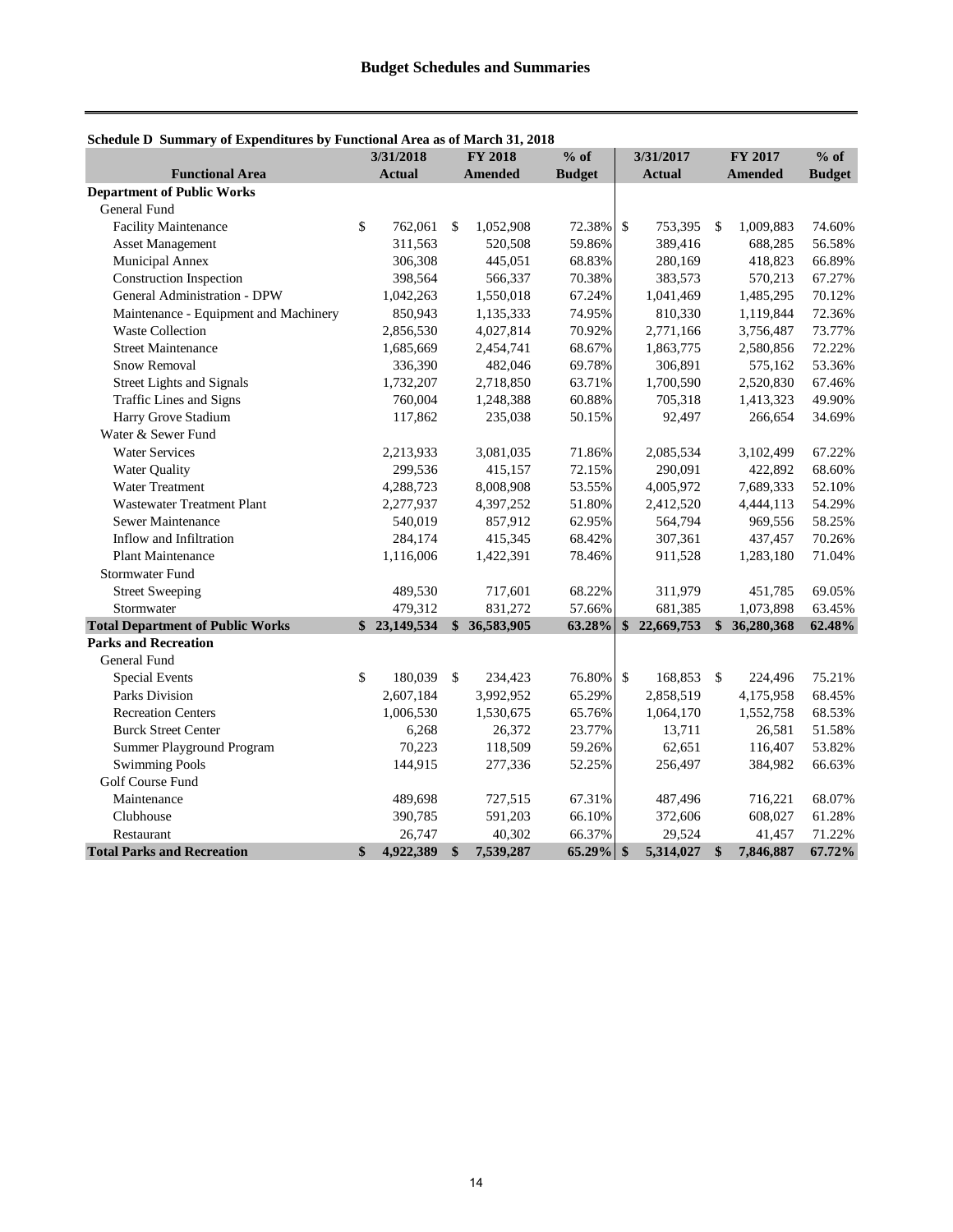|                                                |                   | 3/31/2018     |               | <b>FY 2018</b> | $%$ of        | 3/31/2017     |               |               | FY 2017        | $%$ of        |
|------------------------------------------------|-------------------|---------------|---------------|----------------|---------------|---------------|---------------|---------------|----------------|---------------|
| <b>Functional Area</b>                         |                   | <b>Actual</b> |               | Amended        | <b>Budget</b> |               | <b>Actual</b> |               | <b>Amended</b> | <b>Budget</b> |
| <b>Economic Development</b>                    |                   |               |               |                |               |               |               |               |                |               |
| General Fund                                   |                   |               |               |                |               |               |               |               |                |               |
| Economic Development                           | \$                | 495,826       | $\mathcal{S}$ | 901,757        | 54.98%        | \$            | 532,142       | \$            | 752,981        | 70.67%        |
| Weinberg Center for the Arts                   |                   |               |               |                |               |               |               |               |                |               |
| Weinberg                                       |                   | 1,361,326     |               | 1,588,998      | 85.67%        |               | 1,170,219     |               | 1,563,046      | 74.87%        |
| Weinberg - Board of Directors                  |                   |               |               | 294,940        | 0.00%         |               |               |               | 274,800        | 0.00%         |
| Parking Fund                                   |                   |               |               |                |               |               |               |               |                |               |
| <b>Public Parking</b>                          |                   | 755,104       |               | 1,250,107      | 60.40%        |               | 712,071       |               | 1,260,725      | 56.48%        |
| <b>Church Street Deck</b>                      |                   | 113,546       |               | 265,124        | 42.83%        |               | 94,241        |               | 489,962        | 19.23%        |
| <b>Court Street Deck</b>                       |                   | 144,716       |               | 302,795        | 47.79%        |               | 170,157       |               | 565,377        | 30.10%        |
| Carroll Creek Deck                             |                   | 124,337       |               | 351,010        | 35.42%        |               | 120,342       |               | 598,617        | 20.10%        |
| <b>West Patrick Street Deck</b>                |                   | 93,719        |               | 224,649        | 41.72%        |               | 379,354       |               | 483,716        | 78.42%        |
| East All Saints Street Deck                    |                   | 96,685        |               | 217,137        | 44.53%        |               | 435,315       |               | 689,579        | 63.13%        |
| <b>Airport Fund</b>                            |                   |               |               |                |               |               |               |               |                |               |
| Airport                                        |                   | 408,104       |               | 674,900        | 60.47%        |               | 467,137       |               | 719,032        | 64.97%        |
| Air Traffic Control Tower                      |                   | 36,964        |               | 78,348         | 47.18%        |               | 31,402        |               | 80,857         | 38.84%        |
| <b>Total Economic Development</b>              | \$                | 3,630,327     | \$            | 6,149,765      | 59.03%        | \$            | 4,112,380     | \$            | 7,478,692      | 54.99%        |
| <b>Frederick Community Action Agency</b>       |                   |               |               |                |               |               |               |               |                |               |
| <b>General Fund</b>                            |                   |               |               |                |               |               |               |               |                |               |
| Frederick Community Action Agency              | \$                | 3,258,969     | \$            | 4,944,407      | 65.91%        | \$            | 3,526,501     | \$            | 5,618,711      | 62.76%        |
| <b>City Housing Fund</b>                       |                   |               |               |                |               |               |               |               |                |               |
| <b>MPDU Housing</b>                            |                   | 15,807        |               | 80,000         | 19.76%        |               | 61,201        |               | 81,400         | 75.19%        |
| <b>Community Health Center Fund</b>            |                   |               |               |                |               |               |               |               |                |               |
| <b>Community Health Center</b>                 |                   | 598,790       |               | 909,503        | 65.84%        |               |               |               |                | N/A           |
| <b>Rental Operations Fund</b>                  |                   |               |               |                |               |               |               |               |                |               |
| <b>Rental Operations</b>                       |                   | 26,747        |               | 17,519         | 152.67%       |               | 14,918        |               | 18,384         | 81.15%        |
| <b>Total Frederick Community Action Agency</b> | $\boldsymbol{\$}$ | 3,900,313     | \$            | 5,951,429      | 65.54%        | $\mathbf{\$}$ | 3,602,620     | \$            | 5,718,495      | 63.00%        |
| <b>Miscellaneous Cost Centers</b>              |                   |               |               |                |               |               |               |               |                |               |
| General Fund                                   |                   |               |               |                |               |               |               |               |                |               |
| Fire                                           | \$                | 317,849       | $\mathcal{S}$ | 316,963        | 100.28%       | \$            | 268,101       | \$            | 270,049        | 99.28%        |
| <b>Bus Maintenance</b>                         |                   | 19,698        |               | 19,391         | 101.58%       |               | 11,288        |               | 11,446         | 98.62%        |
| <b>Total Miscellaneous Cost Centers</b>        | \$                | 337,547       | \$            | 336,354        | 100.35%       | \$            | 279,389       | \$            | 281,495        | 99.25%        |
| <b>Debt Service</b>                            |                   |               |               |                |               |               |               |               |                |               |
| General Fund                                   | \$                | 6,922,737     | \$            | 7,104,552      | 97.44%        | \$            | 6,853,031     | \$            | 7,380,018      | 92.86%        |
| Water & Sewer Fund                             |                   | 2,658,937     |               | 10,915,425     | 24.36%        |               | 2,749,377     |               | 10,002,544     | 27.49%        |
| Parking Fund                                   |                   | 420,394       |               | 2,129,942      | 19.74%        |               | 471,304       |               | 2,256,745      | 20.88%        |
| <b>Stormwater Fund</b>                         |                   | 22,432        |               | 85,215         | 26.32%        |               | 23,920        |               | 89,608         | 26.69%        |
| <b>Airport Fund</b>                            |                   | 139,077       |               | 1,198,069      | 11.61%        |               | 178,236       |               | 2,576,457      | 6.92%         |
| Golf Course Fund                               |                   | 19,344        |               | 71,046         | 27.23%        |               | 20,670        |               | 79,352         | 26.05%        |
| <b>Total Debt Service</b>                      |                   | \$10,182,921  |               | \$21,504,249   | 47.35%        |               | \$10,296,538  | $\frac{1}{2}$ | 22,384,724     | 46.00%        |
| Contingency                                    |                   |               |               |                |               |               |               |               |                |               |
| General Fund                                   | \$                |               | \$            | 48,117         | $0.00\%$      | $\mathcal{S}$ |               | \$            | 100,102        | 0.00%         |
| Water & Sewer Fund                             |                   |               |               | 200,000        | 0.00%         |               |               |               | 89,286         | $0.00\%$      |
| Parking Fund                                   |                   |               |               | 100,000        | 0.00%         |               |               |               | 100,000        | 0.00%         |
| Stormwater Fund                                |                   |               |               | 10,000         | 0.00%         |               |               |               | 10,000         | 0.00%         |
| <b>Total Contingency</b>                       | \$                | ÷,            | \$            | 358,117        | $0.00\%$ \$   |               |               | \$            | 299,388        | $0.00\%$      |

## **Schedule D Summary of Expenditures by Functional Area as of March 31, 2018**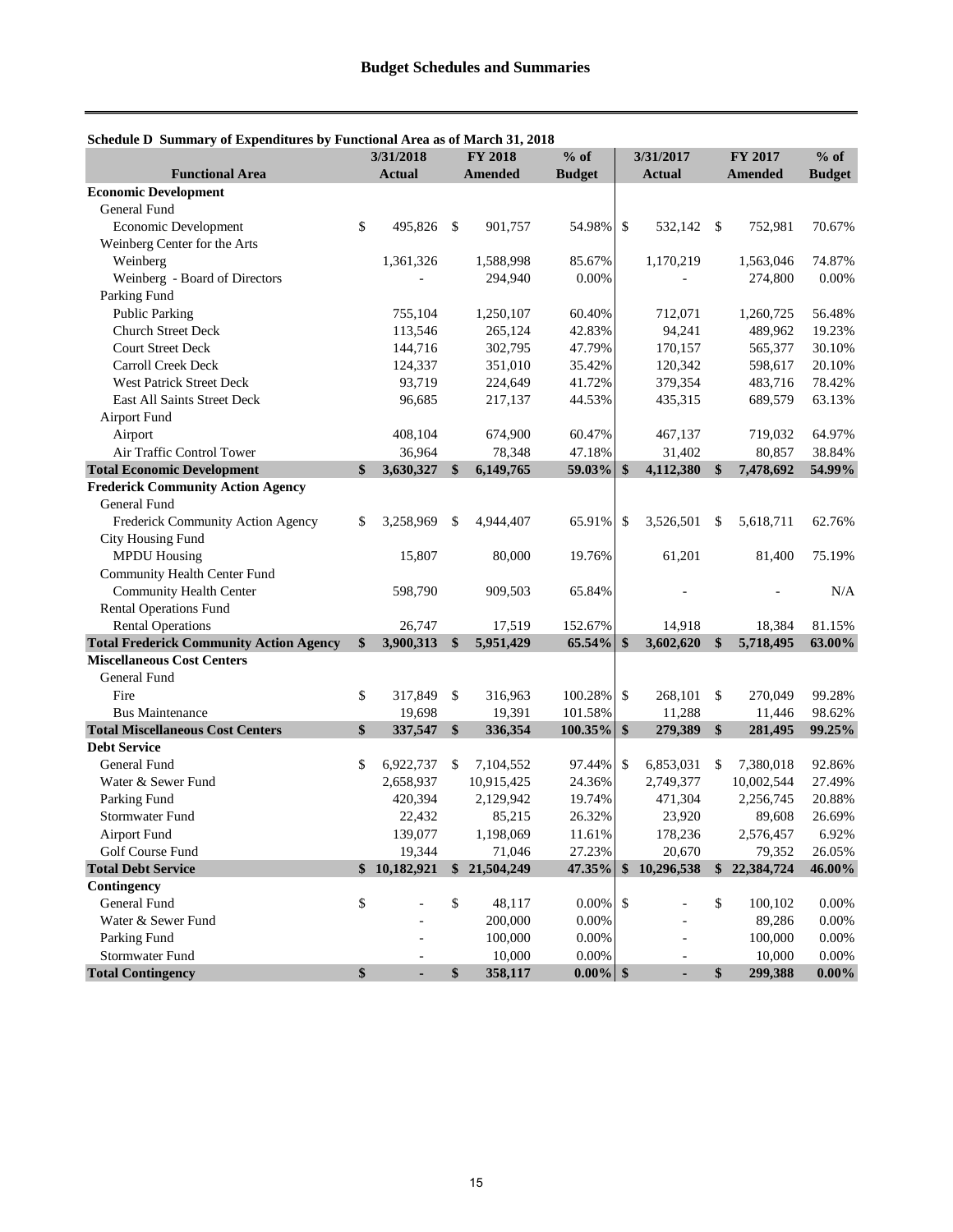| Schedule D Summary of Expenditures by Functional Area as of March 31, 2018 |  |  |
|----------------------------------------------------------------------------|--|--|
|----------------------------------------------------------------------------|--|--|

|                                           |                   | 3/31/2018     |              | <b>FY 2018</b> | $%$ of        | 3/31/2017                |    | <b>FY 2017</b> | $%$ of        |
|-------------------------------------------|-------------------|---------------|--------------|----------------|---------------|--------------------------|----|----------------|---------------|
| <b>Functional Area</b>                    |                   | <b>Actual</b> |              | Amended        | <b>Budget</b> | <b>Actual</b>            |    | Amended        | <b>Budget</b> |
| <b>Fund Balance (Reserves)</b>            |                   |               |              |                |               |                          |    |                |               |
| General Fund                              | \$                | $\equiv$      | \$           | 9.748.264      | $0.00\%$ \$   | ٠                        | \$ | 9,563,804      | $0.00\%$      |
| Parking Fund                              |                   | -             |              | 1.222.924      | 0.00%         | $\overline{\phantom{0}}$ |    |                | N/A           |
| <b>Rental Operations Fund</b>             |                   | ٠             |              | 25.765         | 0.00%         |                          |    | 33.178         | $0.00\%$      |
| <b>Total Fund Balance (Reserves)</b>      | $\boldsymbol{\$}$ | ٠             | $\mathbf{s}$ | 10,996,953     | $0.00\%$ \$   | н                        | \$ | 9.596.982      | $0.00\%$      |
| <b>Capital Improvements Program</b>       |                   |               |              |                |               |                          |    |                |               |
| General Fund                              | \$.               | 9,571,482     | S.           | 9.586.227      | 99.85%        | \$<br>2.604.171          | S  | 16.720.237     | 15.57%        |
| Water & Sewer                             |                   | 10,119,065    |              | 7,150,000      | 141.53%       | 17,797,927               |    | 13,880,000     | 128.23%       |
| Stormwater                                |                   | 130,649       |              | 1.025.000      | 12.75%        | 684.318                  |    | 1.100.000      | 62.21%        |
| Airport                                   |                   | 3,799,372     |              | (250,000)      | $-1519.75%$   | 1.169.556                |    | 5,435,680      | 21.52%        |
| <b>Total Capital Improvements Program</b> |                   | \$23,620,568  |              | 17,511,227     | 134.89%       | \$<br>22,255,972         | \$ | 37,135,917     | 59.93%        |
|                                           |                   |               |              |                |               |                          |    |                |               |
| <b>Total All Funds</b>                    |                   | \$104,183,339 |              | \$152,943,365  | 68.12%        | \$102,180,623            |    | \$171,689,245  | 59.51%        |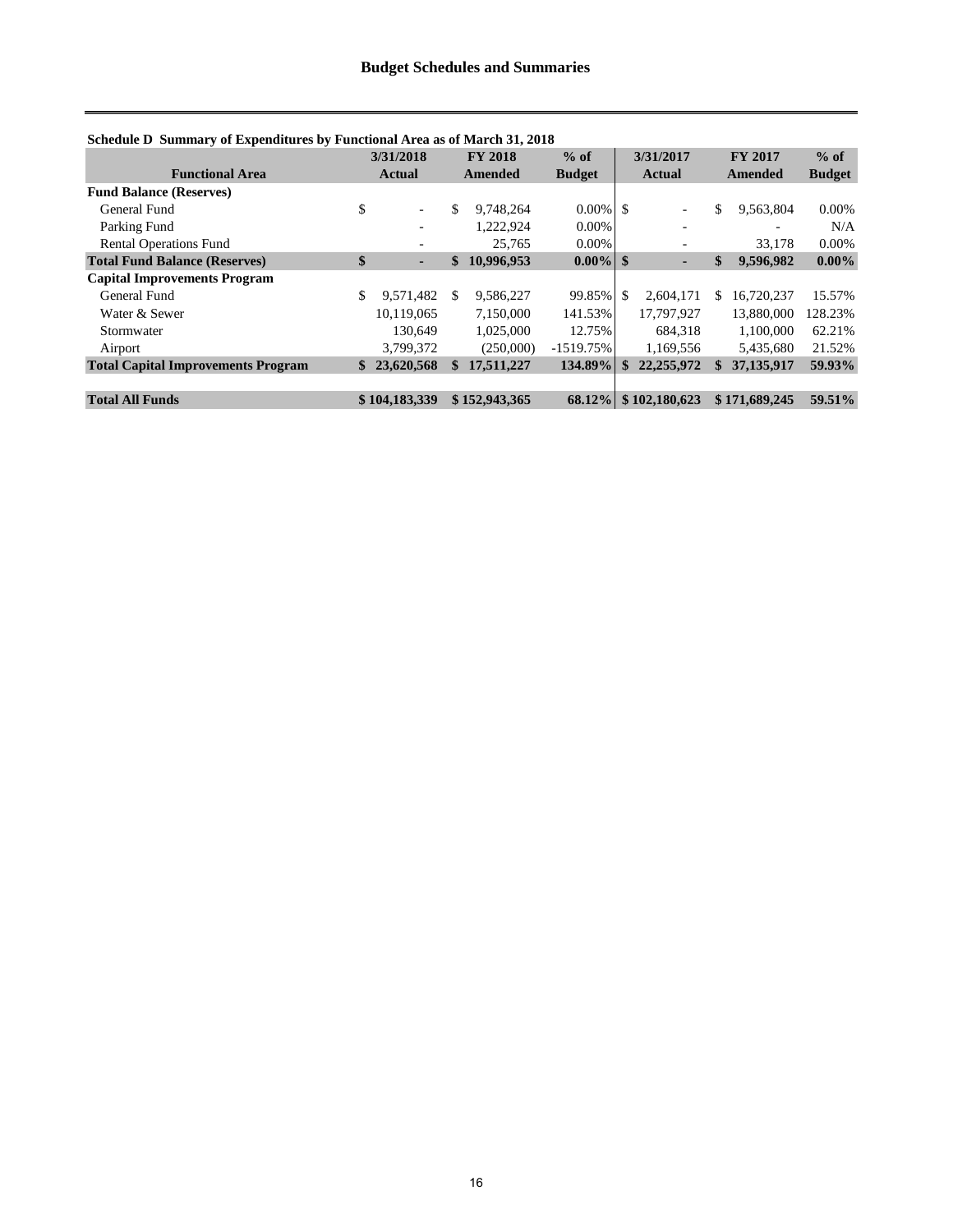## <span id="page-16-0"></span>**Schedule E Use of Fund Balance**

The schedule below shows the anticipated beginning and ending fund balance for the General and applicable Enterprise funds. The uses of fund balance detailed below are within the financial administration policy guidelines as set forth by the Board of Aldermen.

|                                           |                     |                          | <b>City</b>    | <b>Water and</b> |                                 |                    | <b>Rental</b>     |              |
|-------------------------------------------|---------------------|--------------------------|----------------|------------------|---------------------------------|--------------------|-------------------|--------------|
|                                           | <b>General Fund</b> | <b>Weinberg</b>          | <b>Housing</b> | <b>Sewer</b>     | Parking                         | <b>Storm Water</b> | <b>Operations</b> | <b>Total</b> |
| <b>Beginning Estimated Fund Balance</b>   |                     |                          | 126,389        | 7,105,740        | \$2,990,408                     | 472,434            | 29,961            | \$25,019,495 |
|                                           |                     |                          |                |                  |                                 |                    |                   |              |
| Budgeted Use of Fund Balance:             |                     |                          |                |                  |                                 |                    |                   |              |
| Capital Improvements Program              | 1,350,529           |                          |                | 2,617,591        |                                 |                    |                   | 3,968,120    |
| <b>Capital Purchases</b>                  | 1,300,000           |                          |                |                  | -                               |                    |                   | 1,300,000    |
| Other                                     | 18.902              | $\overline{\phantom{a}}$ | 80,000         |                  | -                               | -                  | -                 | 98.902       |
| Reserves                                  | 9,748,264           |                          |                |                  |                                 |                    | ۰                 | 9,748,264    |
| <b>Total Budgeted Use of Fund Balance</b> | 12,417,695          |                          | 80,000         | 2,617,591        |                                 |                    |                   | 15, 115, 286 |
|                                           |                     |                          |                |                  |                                 |                    |                   |              |
| <b>Ending Estimated Fund Balance</b>      | $1,876,868$   \$    |                          | 46,389         |                  | $4,488,149$ \ \$ 2,990,408 \ \$ |                    | 29.961            | 9,904,209    |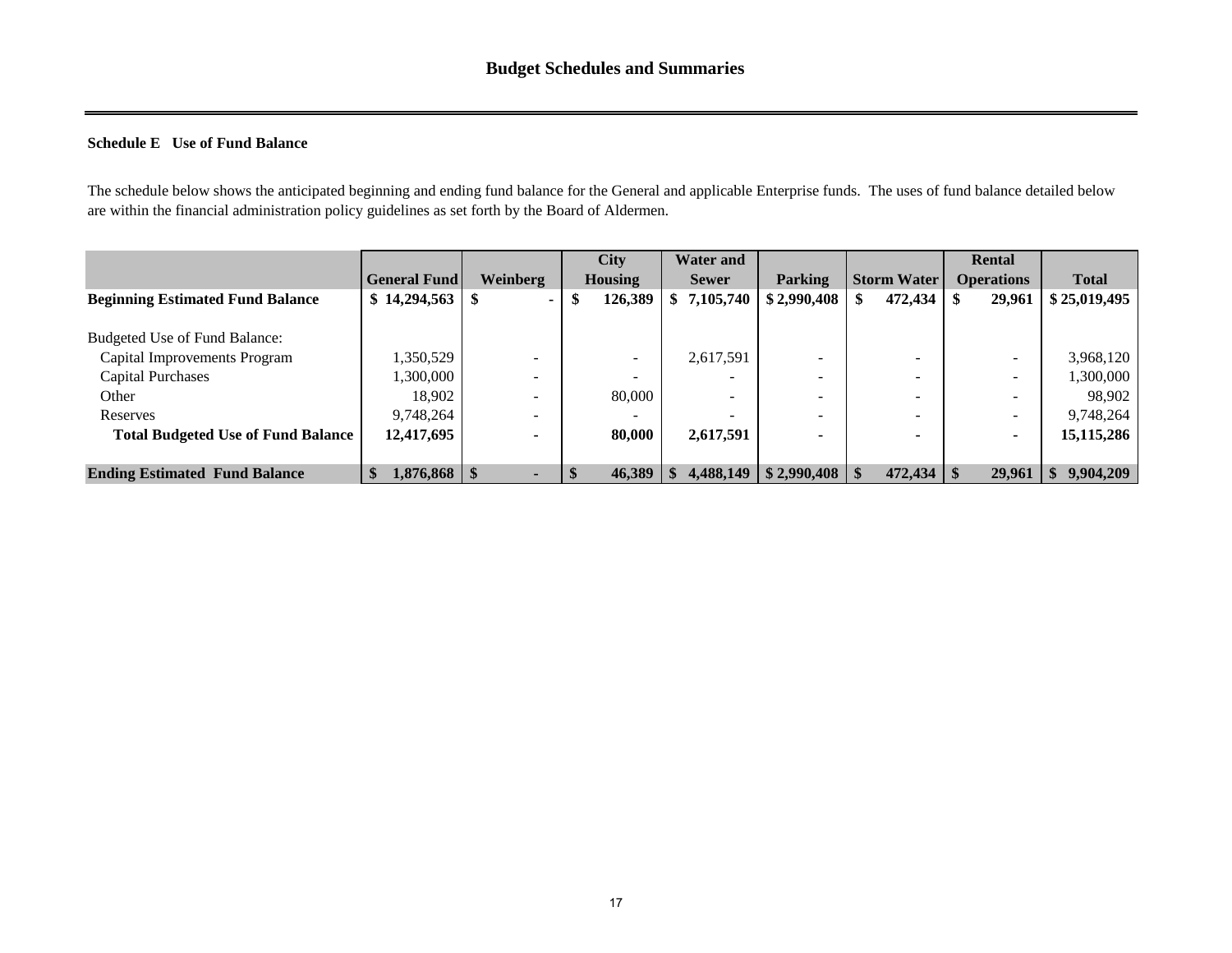| Schedule F Summary of Fun-Thile Equivalent Fositions by Fund |                | FY 2017        |                |                |                          |
|--------------------------------------------------------------|----------------|----------------|----------------|----------------|--------------------------|
| <b>Fund</b>                                                  | <b>FY 2018</b> |                | <b>FY 2016</b> | <b>FY 2015</b> | <b>FY 2014</b>           |
| <b>General Fund</b>                                          | <b>Adopted</b> | <b>Adopted</b> | <b>Adopted</b> | <b>Adopted</b> | <b>Adopted</b>           |
|                                                              | 6.50           | 6.50           | 6.70           | 6.70           | 7.20                     |
| Mayor's Office                                               | 6.00           | 6.00           | 6.00           | 6.00           | 6.00                     |
| Legal                                                        |                |                |                |                |                          |
| Finance                                                      | 9.00           | 8.00           | 8.00           | 8.00           | 9.00                     |
| Purchasing                                                   | 7.00           | 7.00           | 7.00           | 7.00           | 8.00                     |
| <b>Budget</b>                                                | 1.50           | 2.00           | 2.00           | 2.00           | $\overline{\phantom{a}}$ |
| <b>Information Technology</b>                                | 4.20           | 4.20           | 4.20           | 4.20           | 4.20                     |
| Geographic Information Systems                               | 2.20           | 2.20           | 2.20           | 2.20           | 2.20                     |
| Audio Visual                                                 | 2.00           | 2.00           | 2.00           | 2.00           | 2.00                     |
| <b>Human Resources</b>                                       | 6.00           | 6.00           | 6.00           | 6.00           | 6.00                     |
| Safety                                                       | 3.40           | 3.40           | 3.40           | 3.40           | 3.40                     |
| Planning                                                     | 13.00          | 12.35          | 12.35          | 12.70          | 12.35                    |
| <b>Code Enforcement</b>                                      | 8.50           | 8.50           | 8.50           | 7.50           | 7.50                     |
| <b>Facility Maintenance</b>                                  | 10.20          | 10.20          | 10.20          | 10.20          | 10.20                    |
| <b>Asset Management</b>                                      | 1.00           | 1.00           | 1.00           | 1.00           | 1.00                     |
| <b>Special Events</b>                                        | 2.25           | 2.25           | 2.25           | 2.25           | 2.25                     |
| Police                                                       | 199.50         | 195.51         | 192.56         | 190.73         | 187.80                   |
| <b>Building Inspection</b>                                   | 12.90          | 11.90          | 10.90          | 10.90          | 10.90                    |
| <b>Electrical Inspection</b>                                 | 2.80           | 2.80           | 2.80           | 2.80           | 2.80                     |
| <b>Construction Inspection</b>                               | 5.00           | 4.90           | 4.90           | 4.90           | 4.90                     |
| <b>General Administration - DPW</b>                          | 12.27          | 12.27          | 12.27          | 12.27          | 11.67                    |
| Maintenance - Equipment and                                  |                |                |                |                |                          |
| Machinery                                                    | 10.70          | 10.70          | 10.70          | 10.70          | 10.80                    |
| Engineering                                                  | 12.40          | 12.40          | 12.40          | 12.40          | 12.40                    |
| <b>Waste Collection</b>                                      | 23.70          | 23.34          | 23.34          | 23.34          | 23.34                    |
| <b>Street Maintenance</b>                                    | 13.30          | 12.30          | 12.30          | 12.30          | 12.30                    |
| <b>Street Lights and Signals</b>                             | 14.20          | 14.20          | 14.20          | 14.20          | 14.20                    |
| <b>Traffic Lines and Signs</b>                               | 5.56           | 5.56           | 5.56           | 5.56           | 5.56                     |
| <b>Parks Division</b>                                        | 28.13          | 27.39          | 25.25          | 25.25          | 25.25                    |
| <b>Recreation Centers</b>                                    | 19.64          | 19.60          | 18.42          | 18.07          | 18.71                    |
| <b>Summer Playground Program</b>                             | 2.18           | 2.00           | 2.00           | 2.00           | 2.25                     |
| <b>Swimming Pools</b>                                        | 1.77           | 2.16           | 2.16           | 2.16           | 2.36                     |
| <b>Economic Development</b>                                  | 4.00           | 4.00           | 4.00           | 4.00           | 3.50                     |
| Frederick Community Action Agency                            | 39.63          | 61.23          | 50.70          | 52.18          | 42.90                    |
| <b>Total General Fund</b>                                    | 490.43         | 503.86         | 486.26         | 484.91         | 472.94                   |
| <b>Weinberg Center for the Arts</b>                          |                |                |                |                |                          |
| Weinberg                                                     | 9.33           | 8.83           | 8.33           | 8.33           | 8.33                     |
| <b>Total Weinberg Center for the Arts</b>                    | 9.33           | 8.83           | 8.33           | 8.33           | 8.33                     |

## <span id="page-17-0"></span>**Schedule F Summary of Full-Time Equivalent Positions by Fund**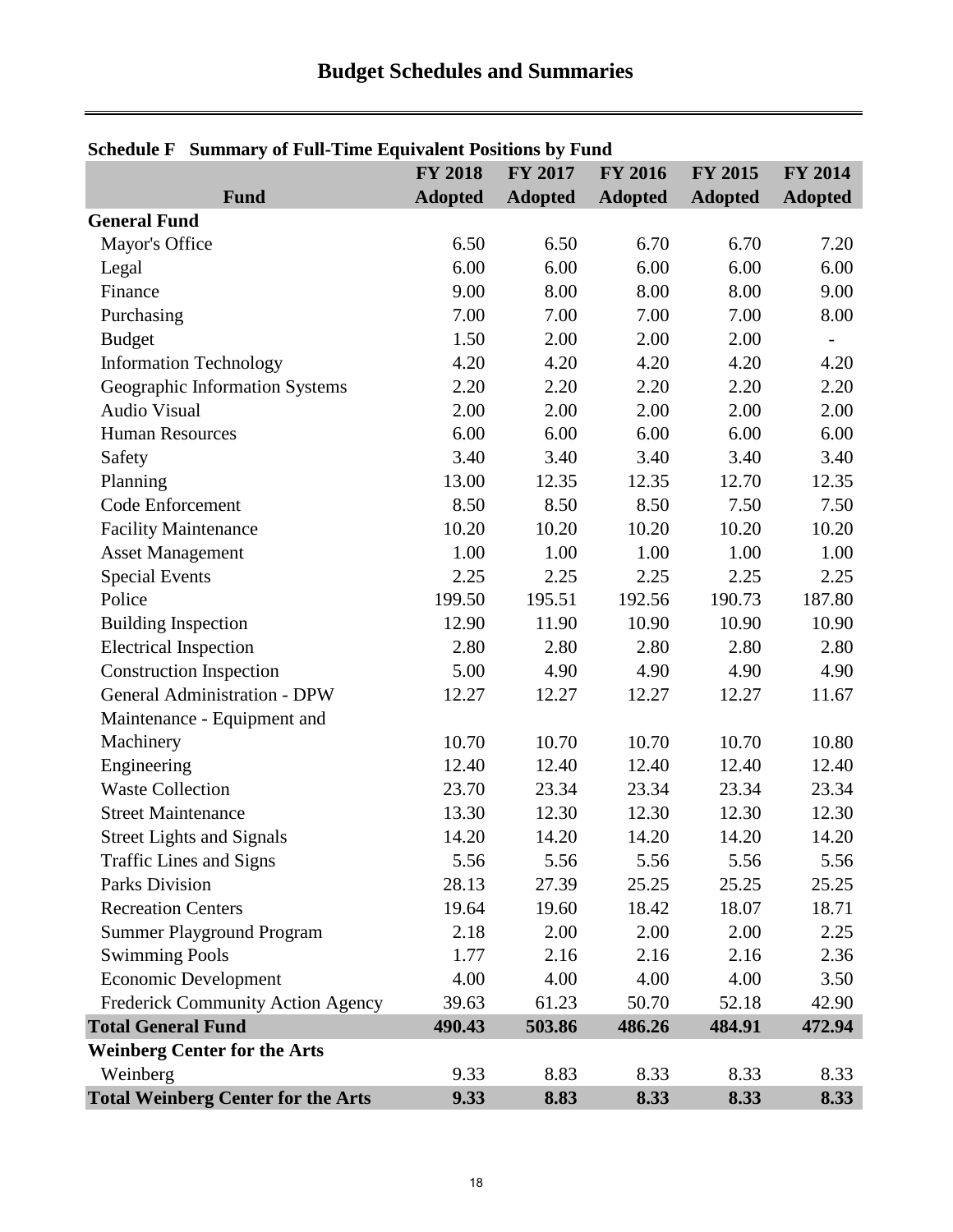|                                     | $\alpha$ is a summary of Fun-Time equivalent Fositions by Fund<br>FY 2017<br><b>FY 2018</b><br><b>FY 2016</b><br><b>FY 2015</b><br><b>FY 2014</b> |                |                |                |                |  |  |  |  |  |  |  |
|-------------------------------------|---------------------------------------------------------------------------------------------------------------------------------------------------|----------------|----------------|----------------|----------------|--|--|--|--|--|--|--|
| Fund                                | <b>Adopted</b>                                                                                                                                    | <b>Adopted</b> | <b>Adopted</b> | <b>Adopted</b> | <b>Adopted</b> |  |  |  |  |  |  |  |
| <b>Water &amp; Sewer Fund</b>       |                                                                                                                                                   |                |                |                |                |  |  |  |  |  |  |  |
| Finance                             | 3.00                                                                                                                                              | 3.00           | 3.00           | 3.00           | 3.00           |  |  |  |  |  |  |  |
| Plumbing Inspection                 | 2.80                                                                                                                                              | 2.80           | 2.80           | 2.80           | 2.80           |  |  |  |  |  |  |  |
| <b>Water Services</b>               | 18.50                                                                                                                                             | 18.50          | 18.50          | 17.50          | 16.50          |  |  |  |  |  |  |  |
| <b>Water Quality</b>                | 3.13                                                                                                                                              | 3.13           | 3.13           | 3.13           | 3.13           |  |  |  |  |  |  |  |
| <b>Water Treatment</b>              | 21.33                                                                                                                                             | 18.33          | 18.33          | 18.33          | 18.33          |  |  |  |  |  |  |  |
| <b>Wastewater Treatment Plant</b>   | 14.23                                                                                                                                             | 14.23          | 14.23          | 13.23          | 13.23          |  |  |  |  |  |  |  |
| <b>Sewer Maintenance</b>            | 5.66                                                                                                                                              | 5.66           | 5.66           | 5.66           | 5.66           |  |  |  |  |  |  |  |
| Inflow and Infiltration             | 3.23                                                                                                                                              | 3.23           | 3.23           | 3.23           | 3.23           |  |  |  |  |  |  |  |
| <b>Plant Maintenance</b>            | 11.13                                                                                                                                             | 10.13          | 10.13          | 10.13          | 10.13          |  |  |  |  |  |  |  |
| <b>Total Water &amp; Sewer Fund</b> | 83.01                                                                                                                                             | 79.01          | 79.01          | 77.01          | 76.01          |  |  |  |  |  |  |  |
| <b>Parking Fund</b>                 |                                                                                                                                                   |                |                |                |                |  |  |  |  |  |  |  |
| <b>Public Parking</b>               | 11.83                                                                                                                                             | 12.71          | 12.69          | 11.55          | 11.32          |  |  |  |  |  |  |  |
| <b>Church Street Deck</b>           | 1.88                                                                                                                                              | 1.76           | 1.76           | 1.76           | 1.75           |  |  |  |  |  |  |  |
| <b>Court Street Deck</b>            | 1.88                                                                                                                                              | 1.83           | 1.83           | 1.83           | 1.83           |  |  |  |  |  |  |  |
| <b>Carroll Creek Deck</b>           | 1.88                                                                                                                                              | 1.76           | 1.76           | 1.76           | 1.75           |  |  |  |  |  |  |  |
| <b>West Patrick Street Deck</b>     | 1.88                                                                                                                                              | 1.76           | 1.76           | 1.76           | 1.72           |  |  |  |  |  |  |  |
| <b>East All Saints Street Deck</b>  | 1.88                                                                                                                                              | 1.74           | 1.76           | 1.76           | 1.72           |  |  |  |  |  |  |  |
| <b>Total Parking Fund</b>           | 21.23                                                                                                                                             | 21.56          | 21.56          | 20.42          | 20.09          |  |  |  |  |  |  |  |
| <b>Storm Water Fund</b>             |                                                                                                                                                   |                |                |                |                |  |  |  |  |  |  |  |
| <b>Street Sweeping</b>              | 4.00                                                                                                                                              | 3.00           | 3.00           | 3.00           | 3.00           |  |  |  |  |  |  |  |
| <b>Storm Water</b>                  | 4.96                                                                                                                                              | 4.96           | 4.96           | 4.61           | 4.56           |  |  |  |  |  |  |  |
| <b>Total Storm Water Fund</b>       | 8.96                                                                                                                                              | 7.96           | 7.96           | 7.61           | 7.56           |  |  |  |  |  |  |  |
| <b>Airport Fund</b>                 |                                                                                                                                                   |                |                |                |                |  |  |  |  |  |  |  |
| Airport                             | 3.50                                                                                                                                              | 2.50           | 2.50           | 2.50           | 2.50           |  |  |  |  |  |  |  |
| <b>Total Airport Fund</b>           | 3.50                                                                                                                                              | 2.50           | 2.50           | 2.50           | 2.50           |  |  |  |  |  |  |  |
| <b>Golf Course Fund</b>             |                                                                                                                                                   |                |                |                |                |  |  |  |  |  |  |  |
| Maintenance                         | 8.19                                                                                                                                              | 8.00           | 7.51           | 7.83           | 7.02           |  |  |  |  |  |  |  |
| Clubhouse                           | 6.81                                                                                                                                              | 6.80           | 6.20           | 6.20           | 6.80           |  |  |  |  |  |  |  |
| Restaurant                          |                                                                                                                                                   |                |                | 2.15           | 2.15           |  |  |  |  |  |  |  |
| <b>Total Golf Course Fund</b>       | 15.00                                                                                                                                             | 14.80          | 13.71          | 16.18          | 15.97          |  |  |  |  |  |  |  |
| <b>Rental Operations Fund</b>       |                                                                                                                                                   |                |                |                |                |  |  |  |  |  |  |  |
| <b>Rental Operations</b>            | 0.15                                                                                                                                              | 0.15           | 0.15           | 0.15           | 0.25           |  |  |  |  |  |  |  |
| <b>Total Rental Operations Fund</b> | 0.15                                                                                                                                              | 0.15           | 0.15           | 0.15           | 0.25           |  |  |  |  |  |  |  |

## **Schedule F Summary of Full-Time Equivalent Positions by Fund**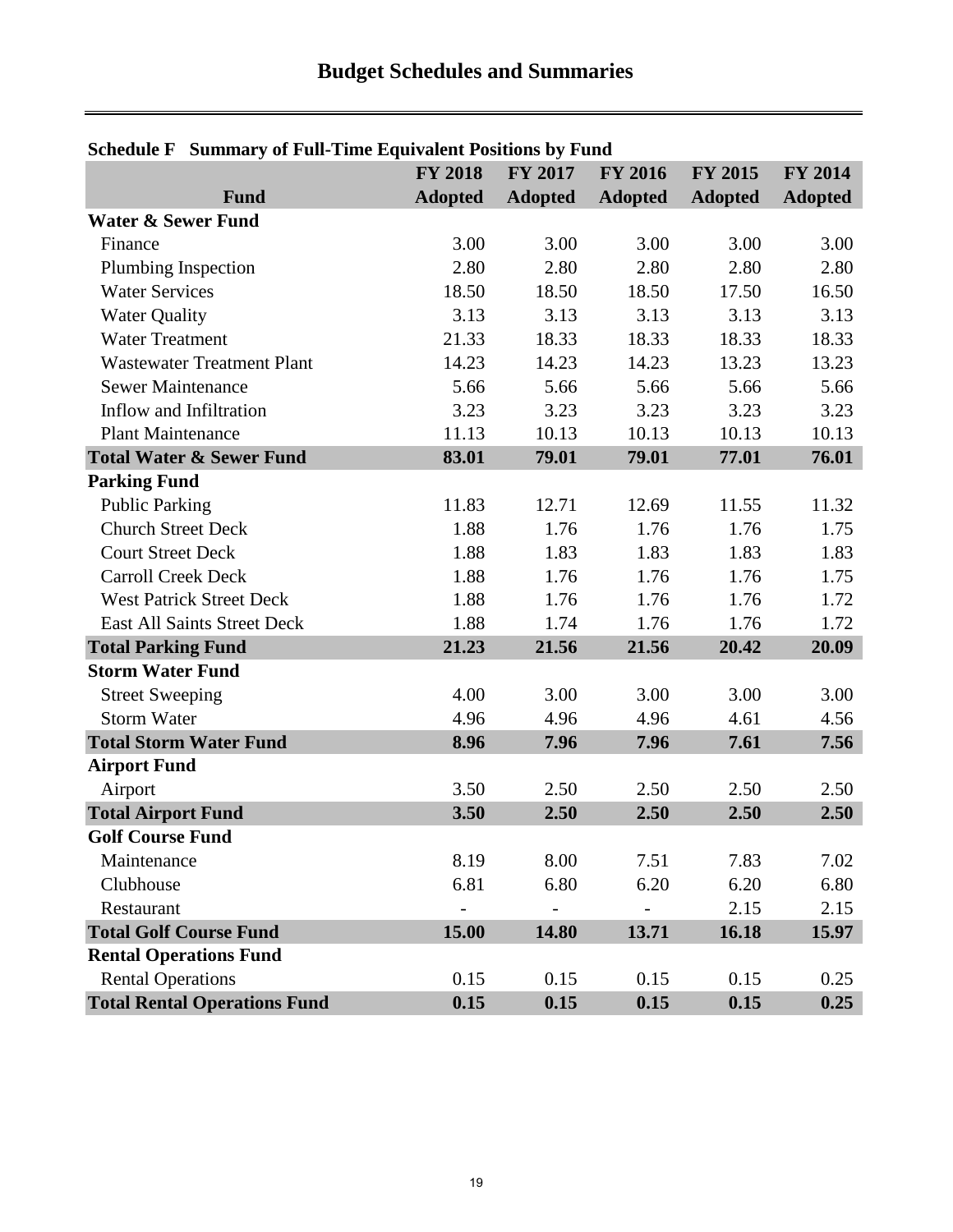$\overline{a}$ 

| Schedule F Summary of Fun-Thile Equivalent Fositions by Fund |                |                          |                |                |                |  |  |  |  |  |
|--------------------------------------------------------------|----------------|--------------------------|----------------|----------------|----------------|--|--|--|--|--|
|                                                              | <b>FY 2018</b> | <b>FY 2017</b>           | <b>FY 2016</b> | <b>FY 2015</b> | <b>FY 2014</b> |  |  |  |  |  |
| Fund                                                         | <b>Adopted</b> | <b>Adopted</b>           | <b>Adopted</b> | <b>Adopted</b> | <b>Adopted</b> |  |  |  |  |  |
| <b>Community Health Center Fund</b>                          |                |                          |                |                |                |  |  |  |  |  |
| <b>Community Health Center</b>                               | 24.43          | $\overline{\phantom{0}}$ |                |                |                |  |  |  |  |  |
| <b>Total Community Health Center Fund</b>                    | 24.43          |                          |                |                |                |  |  |  |  |  |
| <b>Community Development Fund</b>                            |                |                          |                |                |                |  |  |  |  |  |
| <b>Community Development</b>                                 | 1.00           | 1.00                     | 1.00           | 1.00           | 1.00           |  |  |  |  |  |
| <b>Total Community Development Fund</b>                      | 1.00           | 1.00                     | 1.00           | 1.00           | 1.00           |  |  |  |  |  |
|                                                              |                |                          |                |                |                |  |  |  |  |  |
| <b>Total All Funds</b>                                       | 657.04         | 639.67                   | 620.48         | 618.11         | 604.65         |  |  |  |  |  |

## **Schedule F Summary of Full-Time Equivalent Positions by Fund**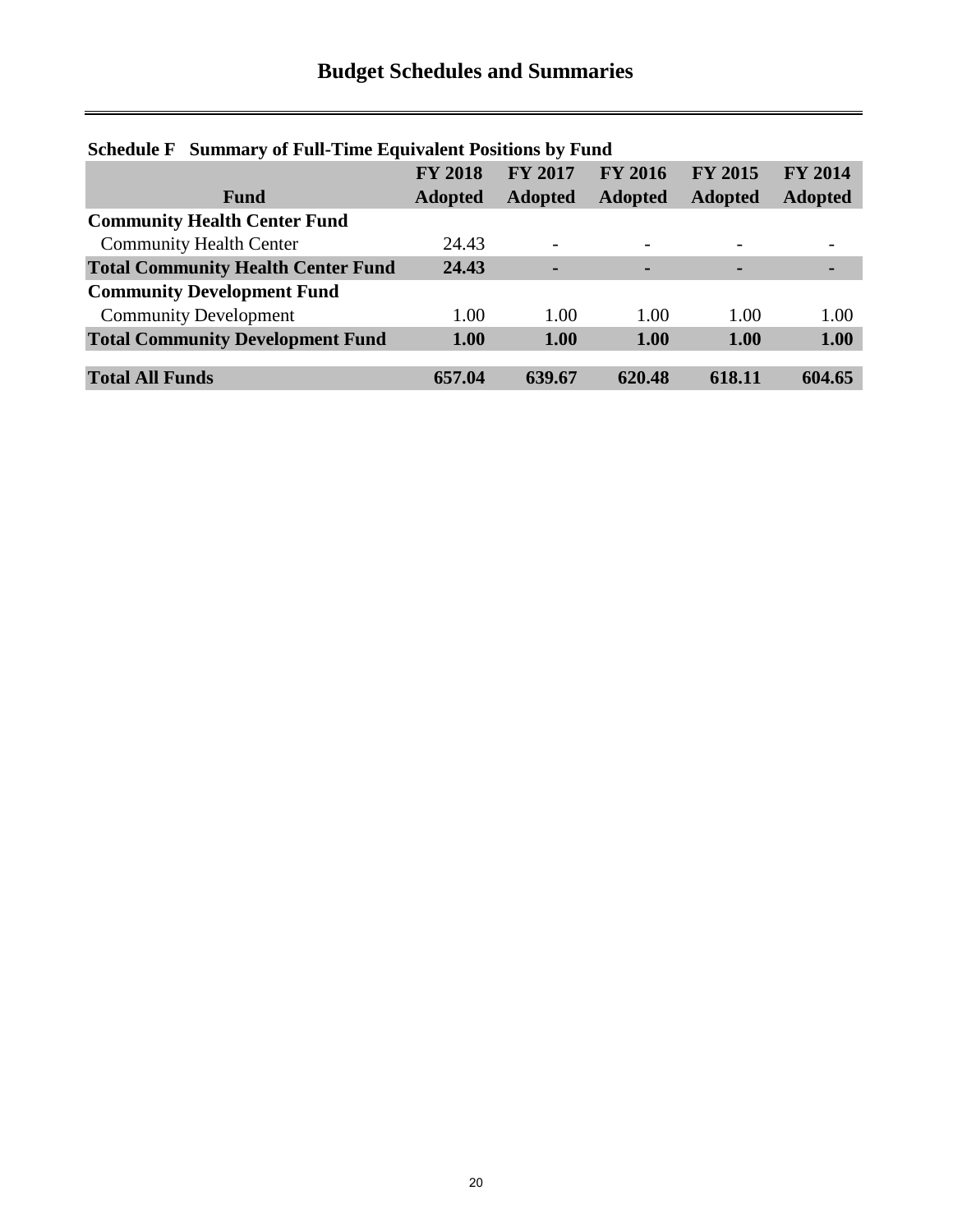<span id="page-20-0"></span>

| Schedule O' Sunnhary of Pull - Fille Equivalents by Pullchollar Area | <b>FY 2018</b> | <b>FY 2017</b> | <b>FY 2016</b> | <b>FY 2015</b> | <b>FY 2014</b> |
|----------------------------------------------------------------------|----------------|----------------|----------------|----------------|----------------|
| <b>Functional Area</b>                                               | <b>Adopted</b> | <b>Adopted</b> | <b>Adopted</b> | <b>Adopted</b> | <b>Adopted</b> |
| <b>General Government</b>                                            |                |                |                |                |                |
| <b>General Fund</b>                                                  |                |                |                |                |                |
| Mayor's Office                                                       | 6.50           | 6.50           | 6.70           | 6.70           | 7.20           |
| Legal                                                                | 6.00           | 6.00           | 6.00           | 6.00           | 6.00           |
| Finance                                                              | 9.00           | 8.00           | 8.00           | 8.00           | 9.00           |
| Purchasing                                                           | 7.00           | 7.00           | 7.00           | 7.00           | 8.00           |
| <b>Budget</b>                                                        | 1.50           | 2.00           | 2.00           | 2.00           | $\overline{a}$ |
| <b>Information Technology</b>                                        | 4.20           | 4.20           | 4.20           | 4.20           | 4.20           |
|                                                                      | 2.20           | 2.20           | 2.20           | 2.20           | 2.20           |
| Geographic Information Systems<br><b>Audio Visual</b>                | 2.00           | 2.00           | 2.00           |                |                |
|                                                                      |                |                |                | 2.00           | 2.00           |
| <b>Human Resources</b>                                               | 6.00           | 6.00           | 6.00           | 6.00           | 6.00           |
| Safety                                                               | 3.40           | 3.40           | 3.40           | 3.40           | 3.40           |
| Water & Sewer Fund                                                   |                |                |                |                |                |
| Finance                                                              | 3.00           | 3.00           | 3.00           | 3.00           | 3.00           |
| <b>Total General Government</b>                                      | 50.80          | 50.30          | 50.50          | 50.50          | 51.00          |
| <b>Frederick Police Department</b>                                   |                |                |                |                |                |
| <b>General Fund</b>                                                  |                |                |                |                |                |
| Police                                                               | 199.50         | 195.51         | 192.56         | 190.73         | 187.80         |
| <b>Total Frederick Police Department</b>                             | 199.50         | 195.51         | 192.56         | 190.73         | 187.80         |
| <b>Planning and Community Development</b>                            |                |                |                |                |                |
| <b>General Fund</b>                                                  |                |                |                |                |                |
| Planning                                                             | 13.00          | 12.35          | 12.35          | 12.70          | 12.35          |
| <b>Code Enforcement</b>                                              | 8.50           | 8.50           | 8.50           | 7.50           | 7.50           |
| <b>Community Development Fund</b>                                    |                |                |                |                |                |
| <b>Community Development</b>                                         | 1.00           | 1.00           | 1.00           | 1.00           | 1.00           |
| <b>Total Planning and Community</b>                                  |                |                |                |                |                |
| <b>Development</b>                                                   | 22.50          | 21.85          | 21.85          | 21.20          | 20.85          |
| <b>Engineering, Permits, and Inspections</b>                         |                |                |                |                |                |
| <b>General Fund</b>                                                  |                |                |                |                |                |
| <b>Building Inspection</b>                                           | 12.90          | 11.90          | 10.90          | 10.90          | 10.90          |
| <b>Electrical Inspection</b>                                         | 2.80           | 2.80           | 2.80           | 2.80           | 2.80           |
| Engineering                                                          | 12.40          | 12.40          | 12.40          | 12.40          | 12.40          |
| Water & Sewer Fund                                                   |                |                |                |                |                |
| Plumbing Inspection                                                  | 2.80           | 2.80           | 2.80           | 2.80           | 2.80           |
| <b>Total Engineering, Permits, and</b>                               |                |                |                |                |                |
| <b>Inspections</b>                                                   | 30.90          | 29.90          | 28.90          | 28.90          | 28.90          |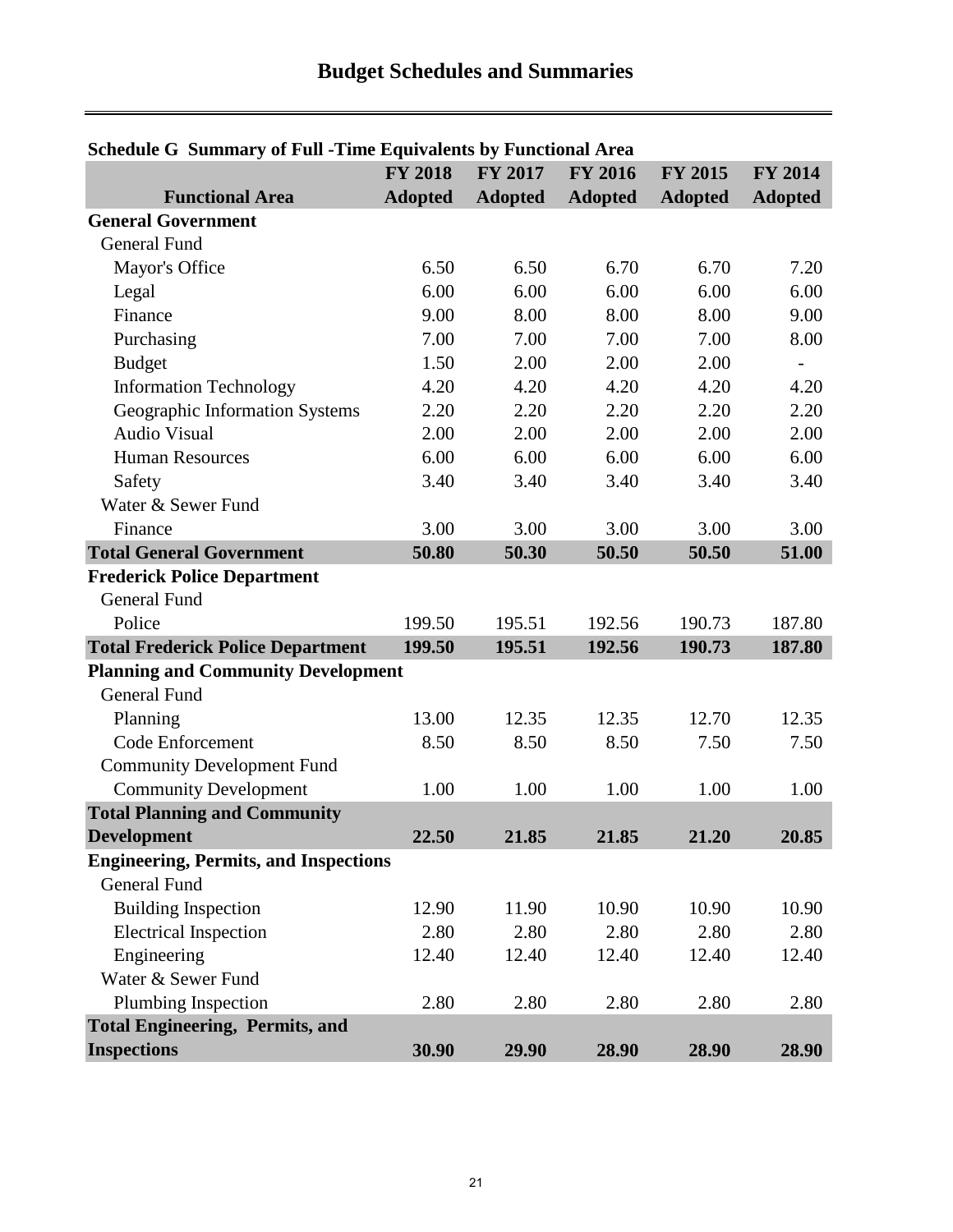| Denegale o "Danmary or Fan "Thile Equivalents by Fanchonal Area | <b>FY 2018</b> | <b>FY 2017</b> | <b>FY 2016</b> | <b>FY 2015</b> | <b>FY 2014</b> |
|-----------------------------------------------------------------|----------------|----------------|----------------|----------------|----------------|
| <b>Functional Area</b>                                          | <b>Adopted</b> | <b>Adopted</b> | <b>Adopted</b> | <b>Adopted</b> | <b>Adopted</b> |
| <b>Department of Public Works</b>                               |                |                |                |                |                |
| <b>General Fund</b>                                             |                |                |                |                |                |
| <b>Facility Maintenance</b>                                     | 10.20          | 10.20          | 10.20          | 10.20          | 10.20          |
| <b>Asset Management</b>                                         | 1.00           | 1.00           | 1.00           | 1.00           | 1.00           |
| <b>Construction Inspection</b>                                  | 5.00           | 4.90           | 4.90           | 4.90           | 4.90           |
| <b>General Administration - DPW</b>                             | 12.27          | 12.27          | 12.27          | 12.27          | 11.67          |
| Maintenance - Equipment and                                     |                |                |                |                |                |
| Machinery                                                       | 10.70          | 10.70          | 10.70          | 10.70          | 10.80          |
| <b>Waste Collection</b>                                         | 23.70          | 23.34          | 23.34          | 23.34          | 23.34          |
| <b>Street Maintenance</b>                                       | 13.30          | 12.30          | 12.30          | 12.30          | 12.30          |
| <b>Street Lights and Signals</b>                                | 14.20          | 14.20          | 14.20          | 14.20          | 14.20          |
| <b>Traffic Lines and Signs</b>                                  | 5.56           | 5.56           | 5.56           | 5.56           | 5.56           |
| Water & Sewer Fund                                              |                |                |                |                |                |
| <b>Water Services</b>                                           | 18.50          | 18.50          | 18.50          | 17.50          | 16.50          |
| <b>Water Quality</b>                                            | 3.13           | 3.13           | 3.13           | 3.13           | 3.13           |
| <b>Water Treatment</b>                                          | 21.33          | 18.33          | 18.33          | 18.33          | 18.33          |
| <b>Wastewater Treatment Plant</b>                               | 14.23          | 14.23          | 14.23          | 13.23          | 13.23          |
| <b>Sewer Maintenance</b>                                        | 5.66           | 5.66           | 5.66           | 5.66           | 5.66           |
| Inflow and Infiltration                                         | 3.23           | 3.23           | 3.23           | 3.23           | 3.23           |
| <b>Plant Maintenance</b>                                        | 11.13          | 10.13          | 10.13          | 10.13          | 10.13          |
| <b>Storm Water Fund</b>                                         |                |                |                |                |                |
| <b>Street Sweeping</b>                                          | 4.00           | 3.00           | 3.00           | 3.00           | 3.00           |
| <b>Storm Water</b>                                              | 4.96           | 4.96           | 4.96           | 4.61           | 4.56           |
| <b>Total Department of Public Works</b>                         | 182.10         | 175.64         | 175.64         | 173.29         | 171.74         |
| <b>Parks and Recreation</b>                                     |                |                |                |                |                |
| <b>General Fund</b>                                             |                |                |                |                |                |
| <b>Special Events</b>                                           | 2.25           | 2.25           | 2.25           | 2.25           | 2.25           |
| <b>Parks Division</b>                                           | 28.13          | 27.39          | 25.25          | 25.25          | 25.25          |
| <b>Recreation Centers</b>                                       | 19.64          | 19.60          | 18.42          | 18.07          | 18.71          |
| <b>Summer Playground Program</b>                                | 2.18           | 2.00           | 2.00           | 2.00           | 2.25           |
| <b>Swimming Pools</b>                                           | 1.77           | 2.16           | 2.16           | 2.16           | 2.36           |
| Golf Course Fund                                                |                |                |                |                |                |
| Maintenance                                                     | 8.19           | 8.00           | 7.51           | 7.83           | 7.02           |
| Clubhouse                                                       | 6.81           | 6.80           | 6.20           | 6.20           | 6.80           |
| Restaurant                                                      |                |                |                | 2.15           | 2.15           |
| <b>Total Parks and Recreation</b>                               | 68.97          | 68.20          | 63.79          | 65.91          | 66.79          |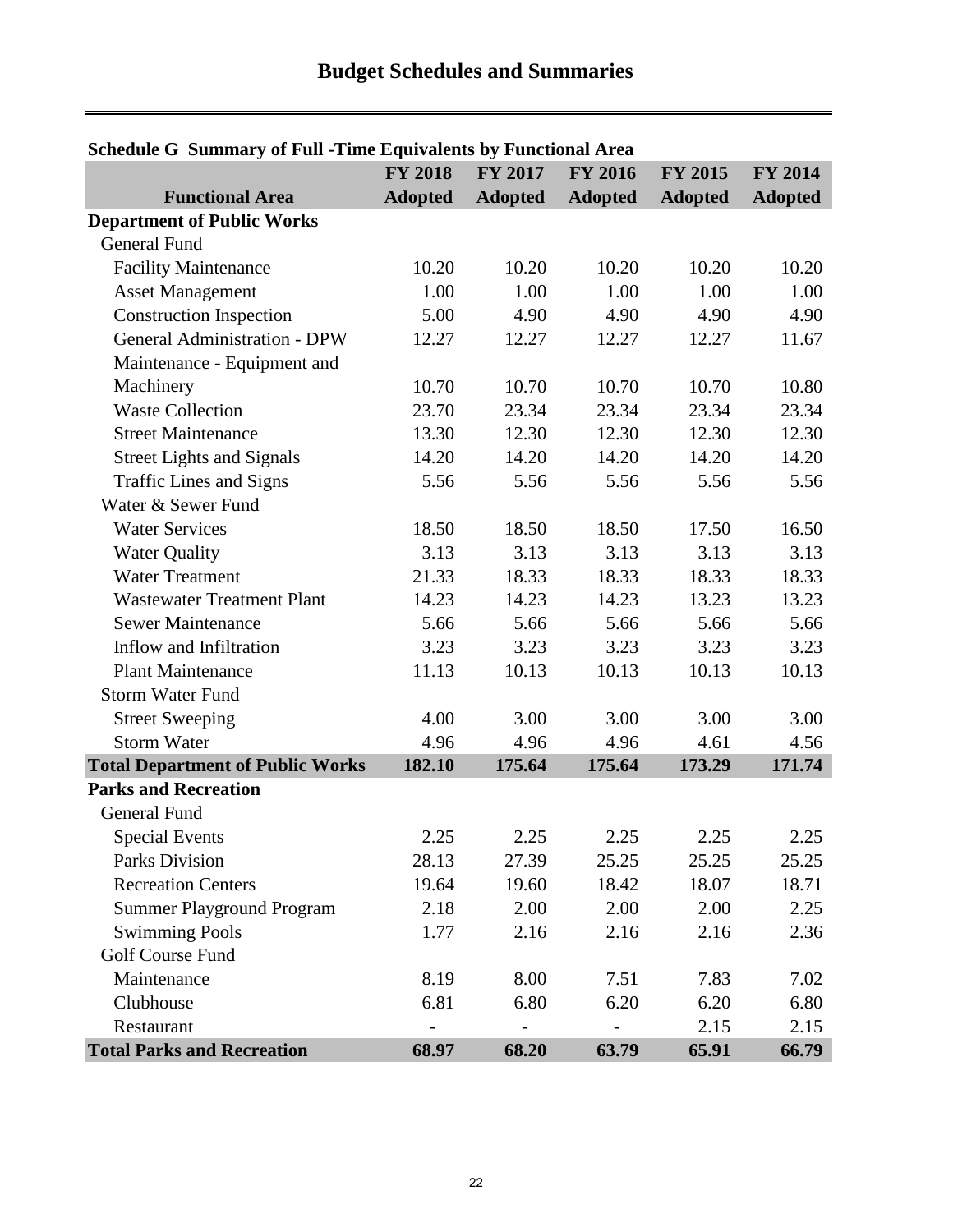| Denegale o "Danmary or Fair"-Thile Equivalents by Fanchonal Area |                |                |                |                |                |
|------------------------------------------------------------------|----------------|----------------|----------------|----------------|----------------|
|                                                                  | <b>FY 2018</b> | <b>FY 2017</b> | <b>FY 2016</b> | <b>FY 2015</b> | <b>FY 2014</b> |
| <b>Functional Area</b>                                           | <b>Adopted</b> | <b>Adopted</b> | <b>Adopted</b> | <b>Adopted</b> | <b>Adopted</b> |
| <b>Economic Development</b>                                      |                |                |                |                |                |
| General Fund                                                     |                |                |                |                |                |
| Economic Development                                             | 4.00           | 4.00           | 4.00           | 4.00           | 3.50           |
| Weinberg Center for the Arts                                     |                |                |                |                |                |
| Weinberg                                                         | 9.33           | 8.83           | 8.33           | 8.33           | 8.33           |
| Parking Fund                                                     |                |                |                |                |                |
| <b>Public Parking</b>                                            | 11.83          | 12.71          | 12.69          | 11.55          | 11.32          |
| <b>Church Street Deck</b>                                        | 1.88           | 1.76           | 1.76           | 1.76           | 1.75           |
| <b>Court Street Deck</b>                                         | 1.88           | 1.83           | 1.83           | 1.83           | 1.83           |
| <b>Carroll Creek Deck</b>                                        | 1.88           | 1.76           | 1.76           | 1.76           | 1.75           |
| <b>West Patrick Street Deck</b>                                  | 1.88           | 1.76           | 1.76           | 1.76           | 1.72           |
| <b>East All Saints Street Deck</b>                               | 1.88           | 1.74           | 1.76           | 1.76           | 1.72           |
| <b>Airport Fund</b>                                              |                |                |                |                |                |
| Airport                                                          | 3.50           | 2.50           | 2.50           | 2.50           | 2.50           |
| <b>Total Economic Development</b>                                | 38.06          | 36.89          | 36.39          | 35.25          | 34.42          |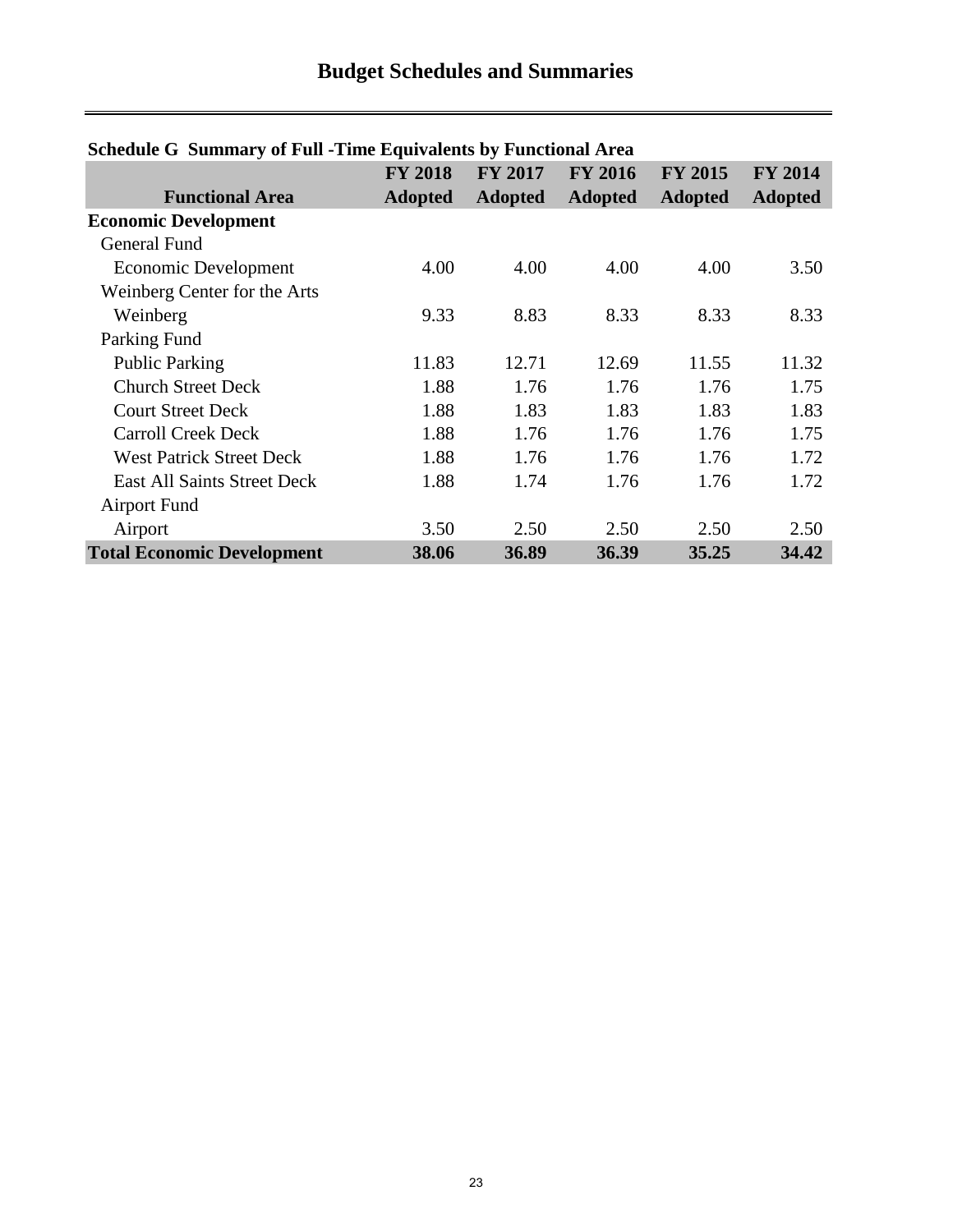|                                          | <b>FY 2018</b> | <b>FY 2017</b> | <b>FY 2016</b> | <b>FY 2015</b> | <b>FY 2014</b> |  |  |  |
|------------------------------------------|----------------|----------------|----------------|----------------|----------------|--|--|--|
| <b>Functional Area</b>                   | <b>Adopted</b> | <b>Adopted</b> | <b>Adopted</b> | <b>Adopted</b> | <b>Adopted</b> |  |  |  |
| <b>Frederick Community Action Agency</b> |                |                |                |                |                |  |  |  |
| General Fund                             |                |                |                |                |                |  |  |  |
| <b>Frederick Community Action</b>        |                |                |                |                |                |  |  |  |
| Agency                                   | 39.63          | 61.23          | 50.70          | 52.18          | 42.90          |  |  |  |
| <b>Rental Operations Fund</b>            |                |                |                |                |                |  |  |  |
| <b>Rental Operations</b>                 | 0.15           | 0.15           | 0.15           | 0.15           | 0.25           |  |  |  |
| <b>Community Health Center</b>           |                |                |                |                |                |  |  |  |
| <b>Community Health Center</b>           | 24.43          |                |                |                |                |  |  |  |
| <b>Total Frederick Community</b>         |                |                |                |                |                |  |  |  |
| <b>Action Agency</b>                     | 64.21          | 61.38          | 50.85          | 52.33          | 43.15          |  |  |  |
|                                          |                |                |                |                |                |  |  |  |
| <b>Total All Funds</b>                   | 657.04         | 639.67         | 620.48         | 618.11         | 604.65         |  |  |  |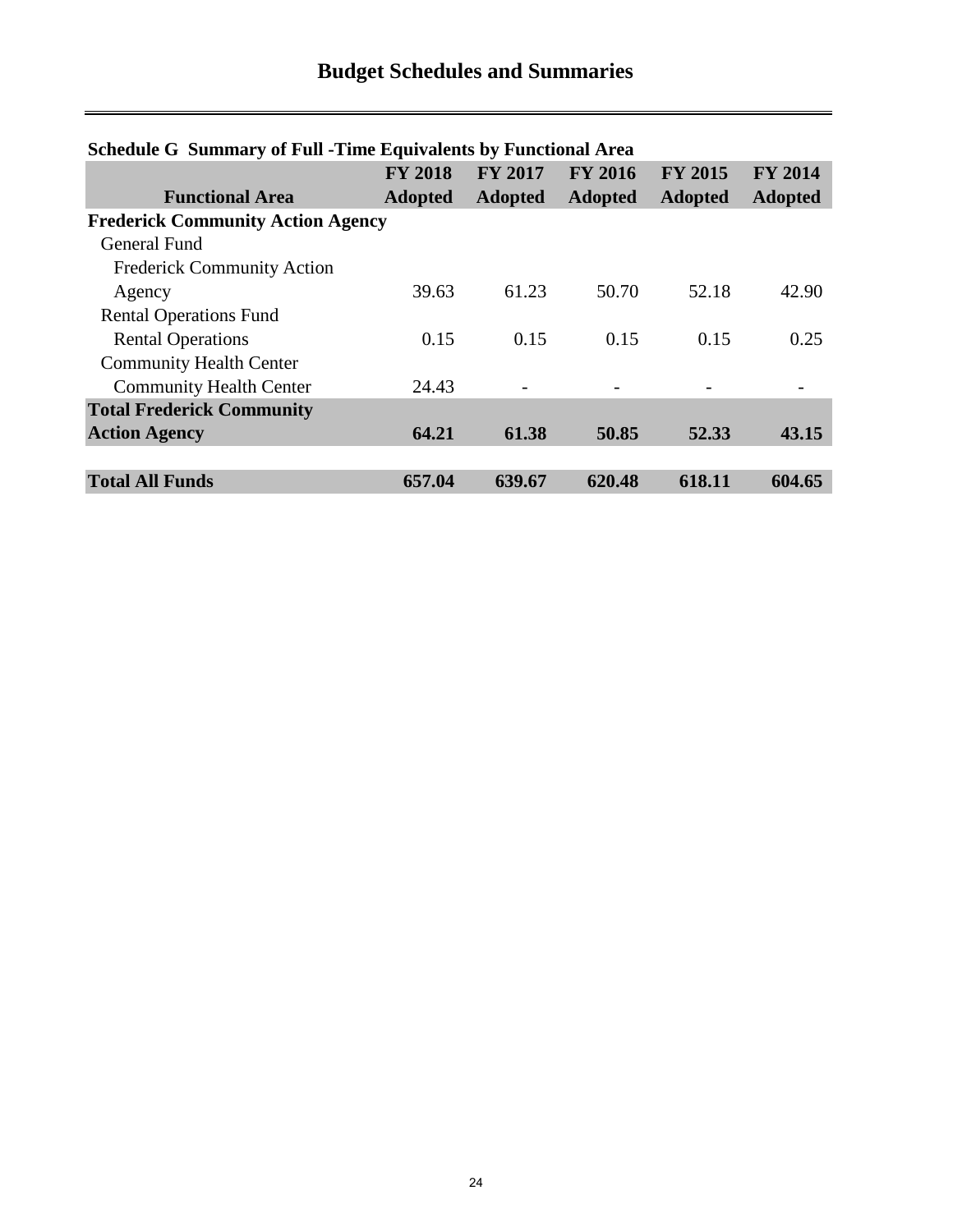|                                       | <b>FY 2018</b> | <b>Rollover PY</b>   |                          |                  | Use of      | <b>FY 2018</b>           |
|---------------------------------------|----------------|----------------------|--------------------------|------------------|-------------|--------------------------|
|                                       | <b>Adopted</b> | <b>Encumbrances</b>  | <b>Amendments</b>        | <b>Transfers</b> | Contingency | Amended                  |
| <b>General Fund</b>                   |                |                      |                          |                  |             |                          |
| Mayor's Office                        | \$<br>919,180  | 200<br>$\mathcal{S}$ | $\sqrt{3}$               | \$               | \$<br>5,757 | 925,137<br>$\mathcal{S}$ |
| Legal                                 | 851,713        | 3,336                |                          |                  |             | 855,049                  |
| <b>Election Board</b>                 | 182,361        | 2,850                |                          |                  |             | 185,211                  |
| Finance                               | 1,674,012      | 59,230               |                          |                  |             | 1,733,242                |
| Purchasing                            | 662,796        | 198                  |                          |                  |             | 662,994                  |
| <b>Budget</b>                         | 198,741        |                      |                          |                  |             | 198,741                  |
| <b>Information Technology</b>         | 1,134,870      | 41,131               |                          |                  |             | 1,176,001                |
| Geographic Information Systems        | 289,098        | 61,920               |                          |                  |             | 351,018                  |
| <b>Audio Visual</b>                   | 335,100        | 184                  | $\overline{\phantom{0}}$ | $\blacksquare$   |             | 335,284                  |
| <b>Human Resources</b>                | 930,346        | 20,842               |                          |                  |             | 951,188                  |
| Safety                                | 303,271        | 19,765               |                          |                  | 29,285      | 352,321                  |
| Planning                              | 1,571,213      | 2,088                |                          |                  |             | 1,573,301                |
| Code Enforcement                      | 763,763        | 1,528                |                          |                  |             | 765,291                  |
| <b>Facility Maintenance</b>           | 1,009,987      | 166                  |                          |                  | 42,755      | 1,052,908                |
| <b>Asset Management</b>               | 504,998        | 15,510               |                          |                  |             | 520,508                  |
| <b>Municipal Annex</b>                | 444,736        | 315                  |                          |                  |             | 445,051                  |
| <b>Community Promotion</b>            | 301,259        |                      |                          |                  |             | 301,259                  |
| <b>Special Events</b>                 | 231,323        | 3,100                |                          |                  |             | 234,423                  |
| Police                                | 30,916,561     | 139,847              |                          |                  |             | 31,056,408               |
| Fire                                  | 316,963        |                      |                          | $\blacksquare$   |             | 316,963                  |
| <b>Building Inspection</b>            | 1,503,137      |                      |                          |                  | 31,301      | 1,534,438                |
| <b>Electrical Inspection</b>          | 344,829        | 300                  |                          |                  |             | 345,129                  |
| <b>Construction Inspection</b>        | 565,942        | 395                  |                          |                  |             | 566,337                  |
| <b>General Administration - DPW</b>   | 1,484,346      | 19,367               |                          |                  | 46,305      | 1,550,018                |
| Maintenance - Equipment and Machinery | 1,098,646      | 27,687               |                          |                  | 9,000       | 1,135,333                |
| Engineering                           | 1,573,602      | 78,370               |                          |                  |             | 1,651,972                |

## <span id="page-24-0"></span>**Schedule H Reconciliation of FY 2018 General Fund Adopted Budget to Amended Budget**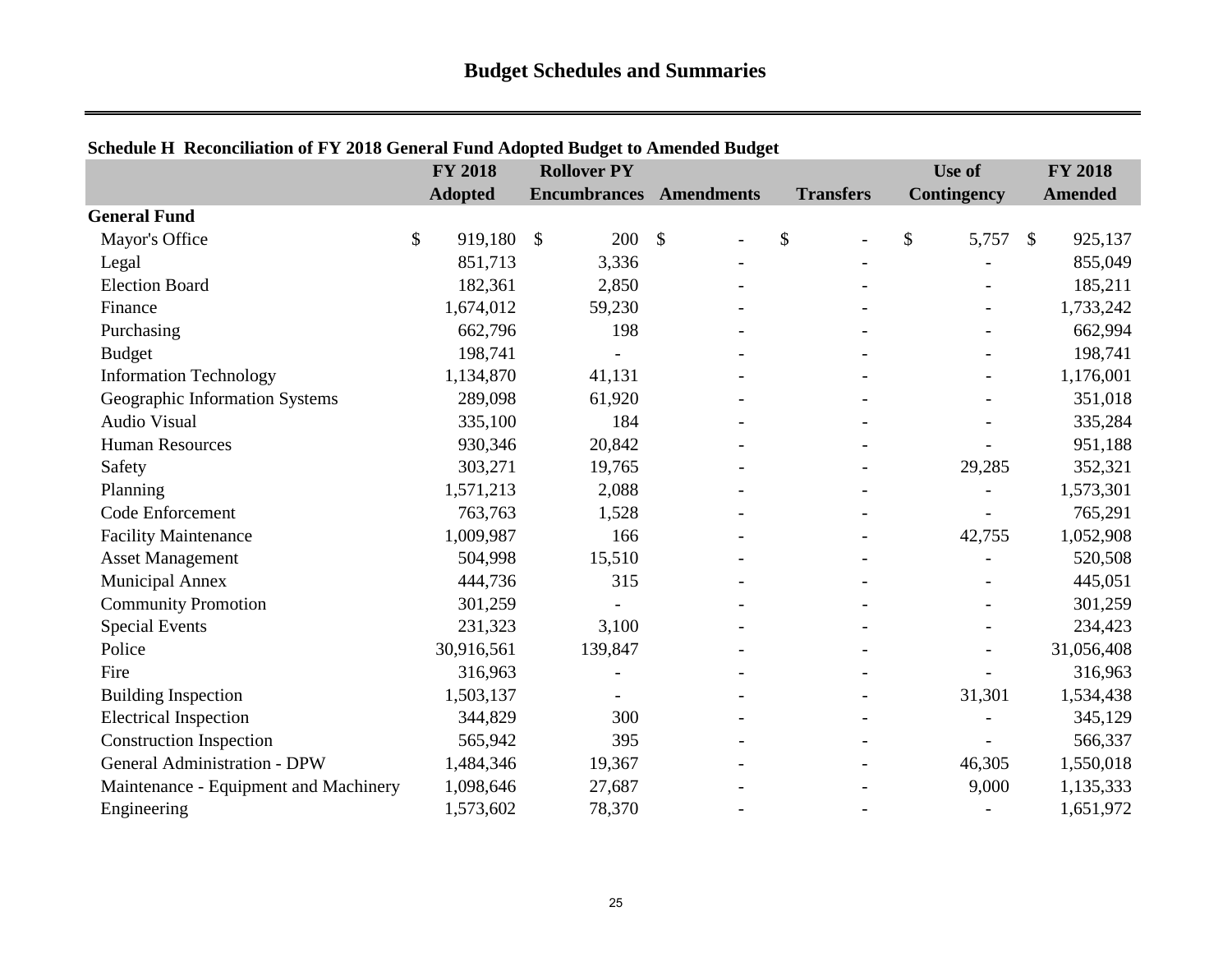|                                          | <b>FY 2018</b>   | <b>Rollover PY</b>  |                   |                          | Use of                   | <b>FY 2018</b>   |
|------------------------------------------|------------------|---------------------|-------------------|--------------------------|--------------------------|------------------|
|                                          | <b>Adopted</b>   | <b>Encumbrances</b> | <b>Amendments</b> | <b>Transfers</b>         | <b>Contingency</b>       | <b>Amended</b>   |
| <b>Waste Collection</b>                  | 3,885,200        | 14,114              |                   |                          | 128,500                  | 4,027,814        |
| <b>Street Maintenance</b>                | 2,241,218        | 162,598             |                   |                          | 50,925                   | 2,454,741        |
| <b>Snow Removal</b>                      | 466,746          |                     |                   |                          | 15,300                   | 482,046          |
| <b>Street Lights and Signals</b>         | 2,682,768        | 36,082              |                   | $\overline{\phantom{a}}$ | $\overline{\phantom{a}}$ | 2,718,850        |
| <b>Traffic Lines and Signs</b>           | 1,054,211        | 194,177             |                   |                          |                          | 1,248,388        |
| <b>Bus Maintenance</b>                   | 19,391           |                     |                   |                          |                          | 19,391           |
| <b>Grounds Maintenance</b>               | 3,791,604        | 158,593             |                   |                          | 42,755                   | 3,992,952        |
| Harry Grove Stadium                      | 217,370          | 17,668              |                   |                          |                          | 235,038          |
| <b>Recreation Centers</b>                | 1,486,216        | 44,459              |                   |                          |                          | 1,530,675        |
| <b>Burck Street Center</b>               | 25,572           | 800                 |                   |                          |                          | 26,372           |
| Summer Playground Program                | 117,435          | 1,074               |                   |                          |                          | 118,509          |
| <b>Swimming Pools</b>                    | 275,186          | 2,150               |                   |                          |                          | 277,336          |
| <b>Community Development</b>             | 56,390           |                     |                   | $\overline{\phantom{a}}$ |                          | 56,390           |
| Economic Development                     | 848,789          | 52,968              |                   |                          |                          | 901,757          |
| <b>Frederick Community Action Agency</b> | 4,940,336        | 4,071               |                   |                          |                          | 4,944,407        |
| Debt Service                             | 7,104,552        |                     |                   |                          |                          | 7,104,552        |
| Contingency                              | 450,000          |                     |                   |                          | (401, 883)               | 48,117           |
| <b>Fund Balance (Reserves)</b>           | 9,748,264        |                     |                   |                          |                          | 9,748,264        |
| <b>Total General Fund</b>                | 89,524,041<br>\$ | \$<br>1,187,083     | \$                | \$<br>$\blacksquare$     | \$<br>÷                  | 90,711,124<br>\$ |

## **Schedule H Reconciliation of FY 2018 General Fund Adopted Budget to Amended Budget**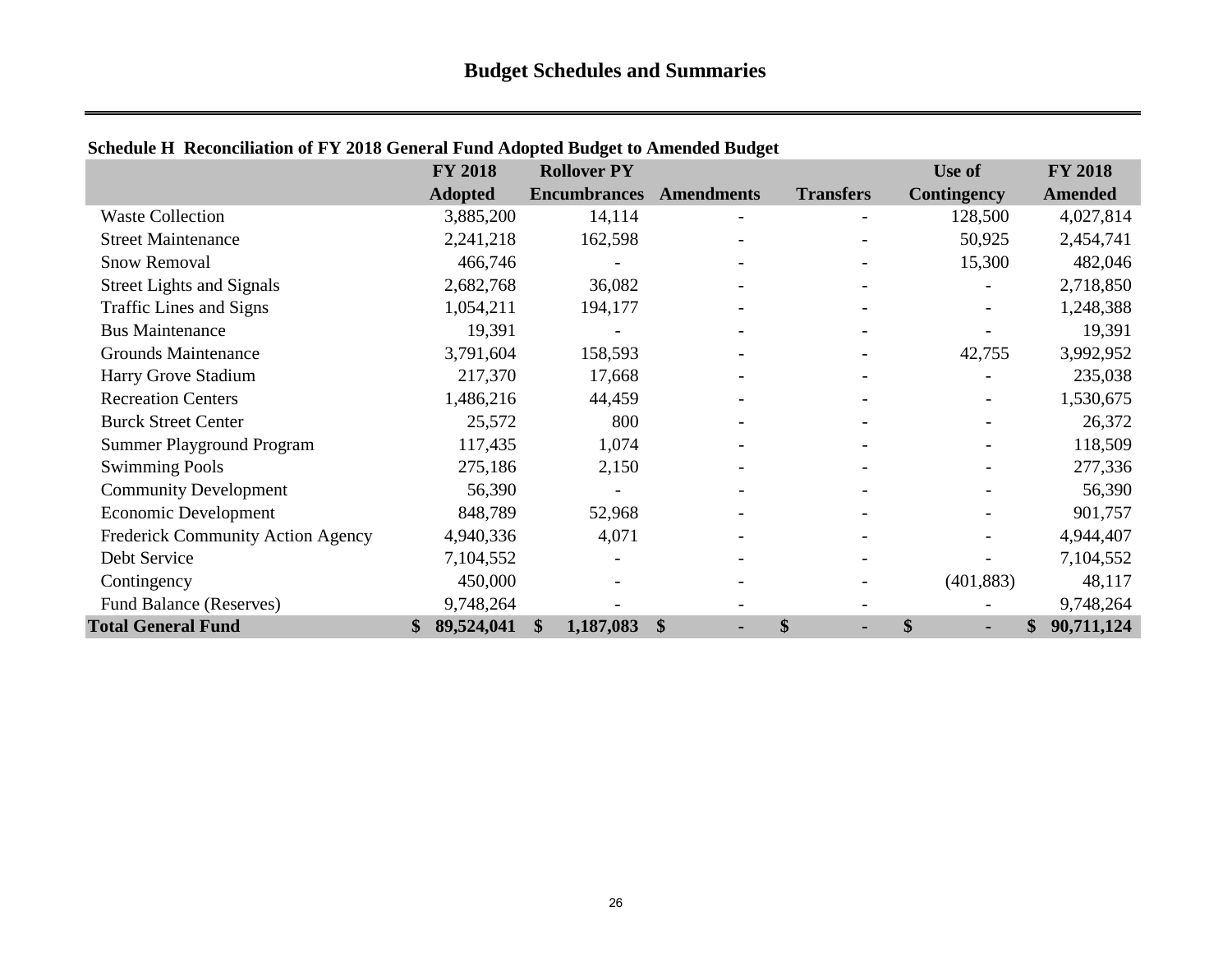|                                       | FY 2017        | <b>Rollover PY</b>             |         |                          | Use of         | FY 2017        |
|---------------------------------------|----------------|--------------------------------|---------|--------------------------|----------------|----------------|
|                                       | <b>Adopted</b> | <b>Encumbrances</b> Amendments |         | <b>Transfers</b>         | Contingency    | <b>Amended</b> |
| <b>General Fund</b>                   |                |                                |         |                          |                |                |
| Mayor's Office                        | \$<br>897,937  | $1,206$ \$<br>$\mathcal{S}$    |         | \$<br>9,489              | \$             | \$<br>908,632  |
| Legal                                 | 817,461        | 5,082                          |         | 7,535                    |                | 830,078        |
| <b>Election Board</b>                 | 3,512          | 32                             |         |                          |                | 3,544          |
| Finance                               | 1,442,739      | 57,156                         |         |                          |                | 1,499,895      |
| Purchasing                            | 657,648        | 5,070                          |         | 3,500                    |                | 666,218        |
| <b>Budget</b>                         | 214,636        | 25                             |         |                          |                | 214,661        |
| <b>Information Technology</b>         | 1,072,622      | 142,093                        |         | 15,800                   |                | 1,230,515      |
| Geographic Information Systems        | 280,408        | 58,462                         |         |                          |                | 338,870        |
| <b>Audio Visual</b>                   | 208,238        | 1,373                          |         | 2,500                    | $\blacksquare$ | 212,111        |
| <b>Human Resources</b>                | 865,979        | 43,728                         |         | (12,002)                 |                | 897,705        |
| Safety                                | 280,191        | 1,926                          |         | 2,500                    |                | 284,617        |
| Planning                              | 1,573,404      | 67,228                         | 12,000  |                          |                | 1,652,632      |
| Code Enforcement                      | 750,857        | 243                            |         | $\overline{\phantom{a}}$ | 28,775         | 779,875        |
| <b>Facility Maintenance</b>           | 1,008,681      | 1,202                          |         |                          |                | 1,009,883      |
| <b>Asset Management</b>               | 633,236        | 38,884                         |         |                          | 16,165         | 688,285        |
| <b>Municipal Annex</b>                | 412,839        | 5,984                          |         |                          |                | 418,823        |
| <b>Community Promotion</b>            | 297,011        |                                |         |                          |                | 297,011        |
| <b>Special Events</b>                 | 221,067        | 3,429                          |         |                          |                | 224,496        |
| Police                                | 29,771,051     | 376,932                        | 242,691 | 8,496                    |                | 30,399,170     |
| Fire                                  | 269,749        |                                |         | 300                      |                | 270,049        |
| <b>Building Inspection</b>            | 1,332,746      | 1,232                          |         |                          |                | 1,333,978      |
| <b>Electrical Inspection</b>          | 327,224        | 176                            |         | 2,500                    | 28,225         | 358,125        |
| <b>Construction Inspection</b>        | 565,838        | 4,375                          |         |                          |                | 570,213        |
| <b>General Administration - DPW</b>   | 1,469,063      | 16,232                         |         |                          |                | 1,485,295      |
| Maintenance - Equipment and Machinery | 1,064,865      | 17,933                         |         |                          | 37,046         | 1,119,844      |
| Engineering                           | 1,535,438      | 17,714                         |         | 666                      |                | 1,553,818      |

## <span id="page-26-0"></span>**Schedule I Reconciliation of FY 2017 General Fund Adopted Budget to Amended Budget**